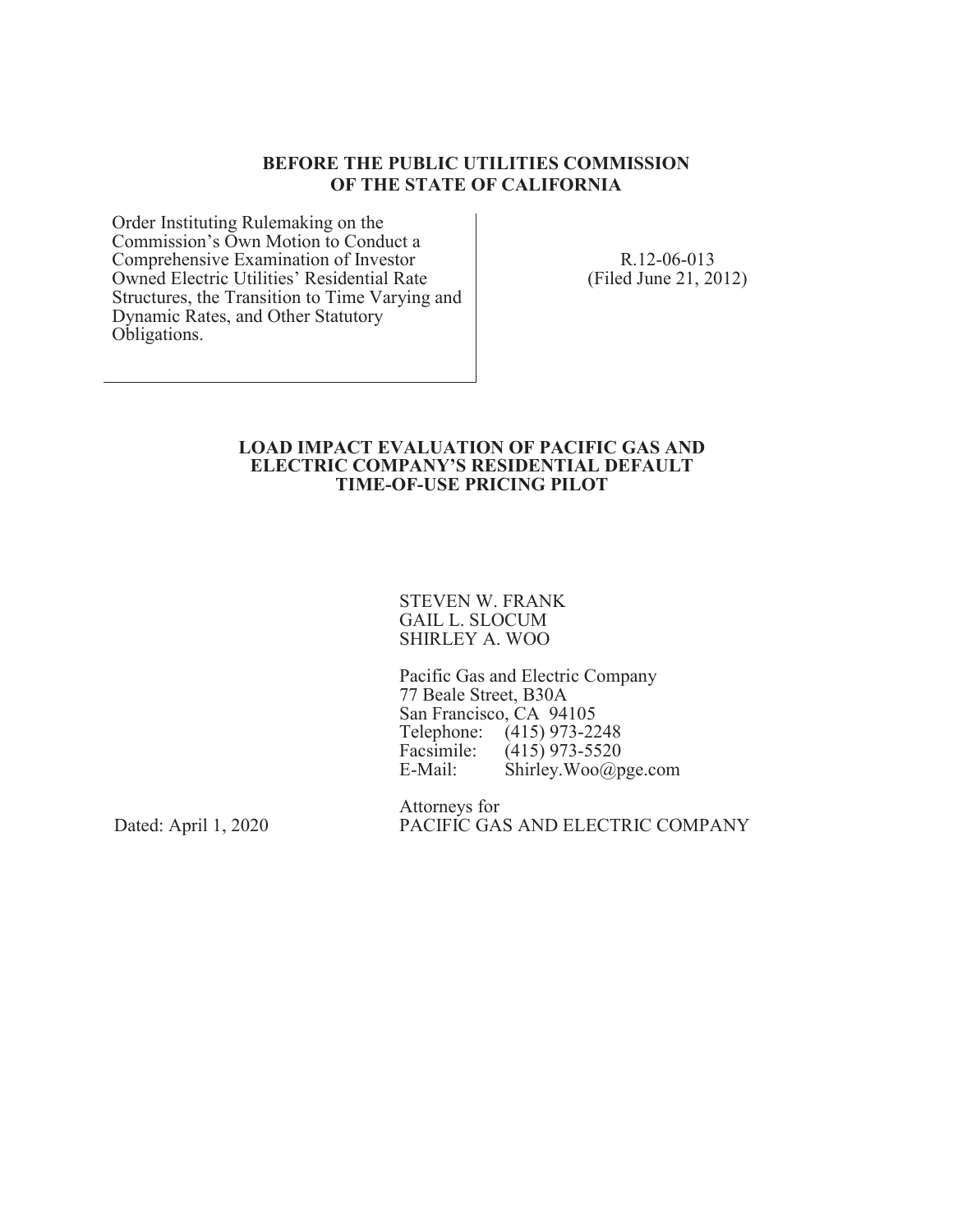#### **BEFORE THE PUBLIC UTILITIES COMMISSION OF THE STATE OF CALIFORNIA**

Order Instituting Rulemaking on the Commission's Own Motion to Conduct a Comprehensive Examination of Investor Owned Electric Utilities' Residential Rate Structures, the Transition to Time Varying and Dynamic Rates, and Other Statutory Obligations.

R.12-06-013 (Filed June 21, 2012)

#### **LOAD IMPACT EVALUATION OF PACIFIC GAS AND ELECTRIC COMPANY'S RESIDENTIAL DEFAULT TIME-OF-USE PRICING PILOT**

Pursuant to Resolution E-4846, which adopted PG&E Advice letter 4979-E, Pacific Gas

and Electric Company (PG&E) submits its Load Impact Evaluation of its Residential Default

Time-of-Use Pricing Pilot (Report) for the time period of June 2018 through May 2019. The

Report is submitted for filing in R.12-06-013, concurrently with PG&E's April 1, 2020 Load

Impact report filing in R.13-09-011. The Report will be served on the service lists for

R.12-06-013, R.13-09-011, A.17-01-012, et seq., and R.19-11-009.

Respectfully Submitted,

STEVEN W. FRANK GAIL L. SLOCUM SHIRLEY A. WOO

By: */s/ Shirley A. Woo* SHIRLEY A. WOO

Pacific Gas and Electric Company 77 Beale Street, B30A San Francisco, CA 94105 Telephone: (415) 973-2248 Facsimile: (415) 973-5520 E-Mail: Shirley.Woo@pge.com

Attorneys for PACIFIC GAS AND ELECTRIC COMPANY

Dated: April 1, 2020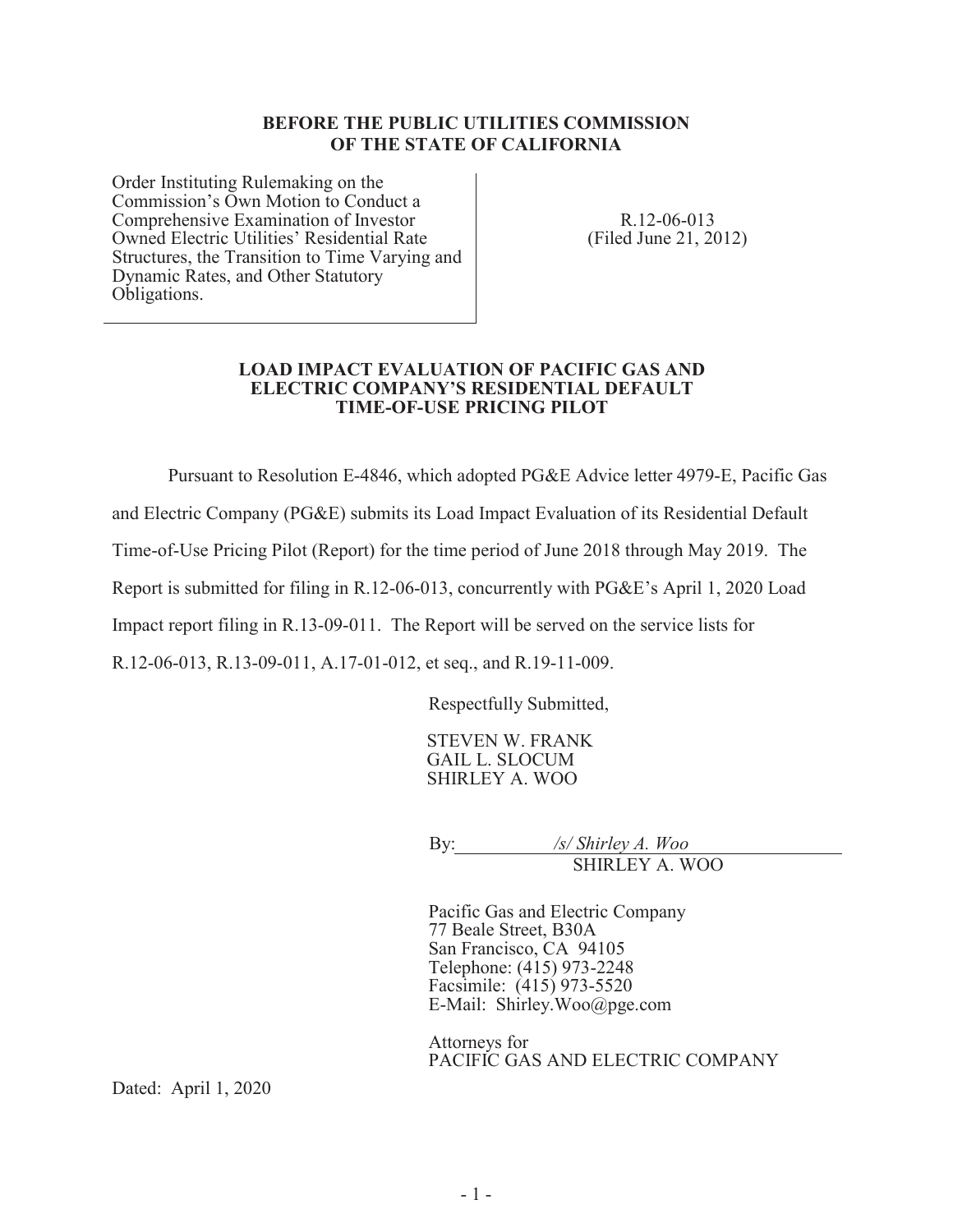# **CHRISTENSEN**<br>ASSOCIATES **ENERGY CONSULTING**

**Load Impact Evaluation of Pacific Gas and Electric Company's Residential Default Time-of-Use Pricing Pilot** 

Daniel G. Hansen David A. Armstrong

*March 16, 2020 FINAL*

Christensen Associates Energy Consulting, LLC 800 University Bay Drive, Suite 400 Madison, WI 53705-2299

Voice 608.231.2266 Fax 608.231.2108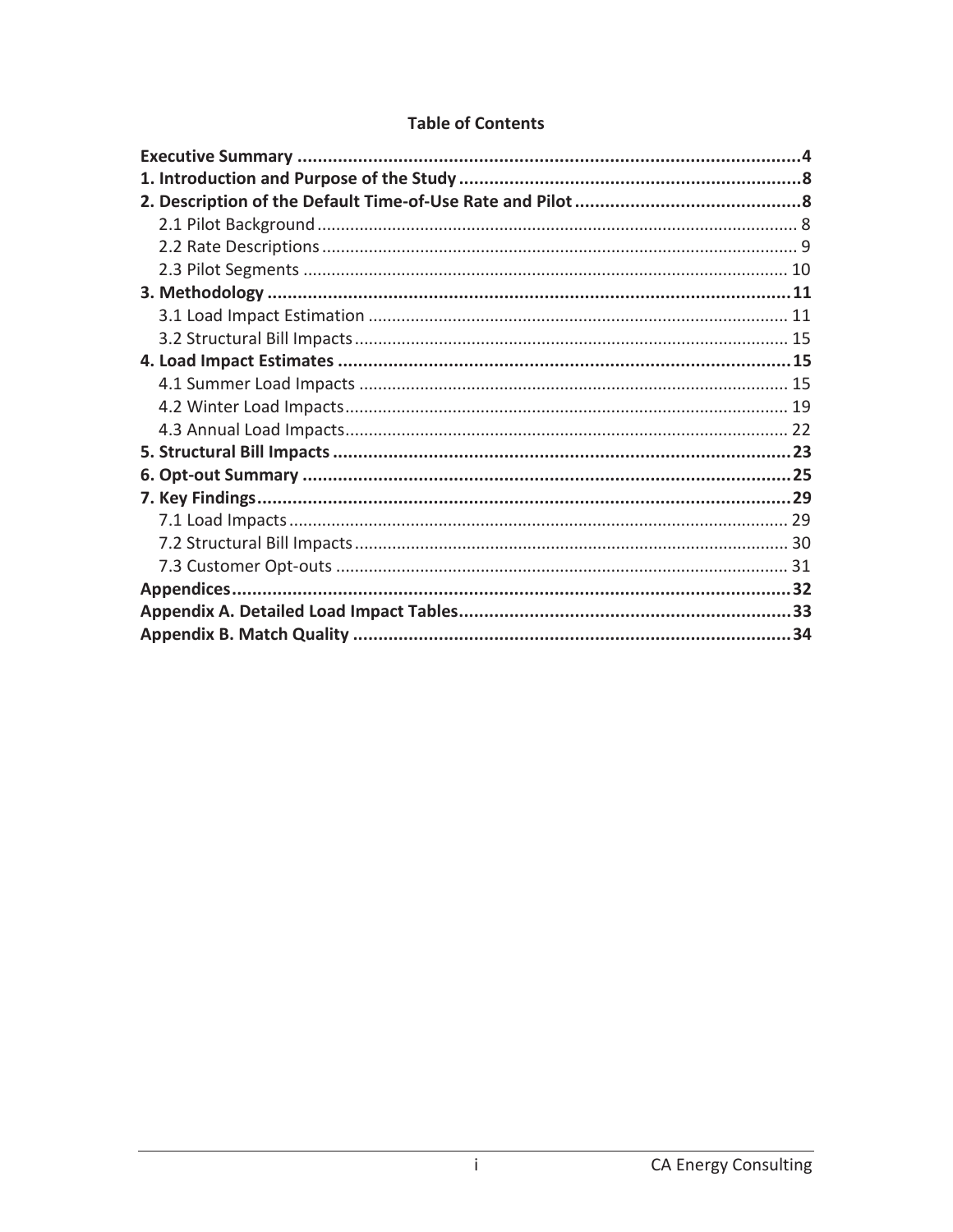### **List of Tables**

| Table ES.1: Seasonal Average Hourly Load Impacts for PG&E, Weighted Across the                                                                                              |
|-----------------------------------------------------------------------------------------------------------------------------------------------------------------------------|
|                                                                                                                                                                             |
| Table 3.1: Regression Model Variable and Coefficient Definitions  14                                                                                                        |
| Table 4.1: Summer Average Hourly Load Impacts for PG&E, Weighted Across the                                                                                                 |
|                                                                                                                                                                             |
| Table 4.2: Average Load Impacts by TOU Pricing Period, Summer Non-holiday Weekdays                                                                                          |
| Table 4.3: Average Load Impacts by TOU Pricing Period, Summer Weekends/Holidays. 18<br>Table 4.4: Winter Average Hourly Load Impacts for PG&E, Weighted Across the Analysis |
| Table 4.5: Average Load Impacts by TOU Pricing Period, Winter Non-holiday Weekdays<br>. 21                                                                                  |
| Table 4.6: Average Load Impacts by TOU Pricing Period, Winter Weekends/Holidays  21<br>Table 4.7: Annual Average Hourly Load Impacts for PG&E, Weighted Across the Analysis |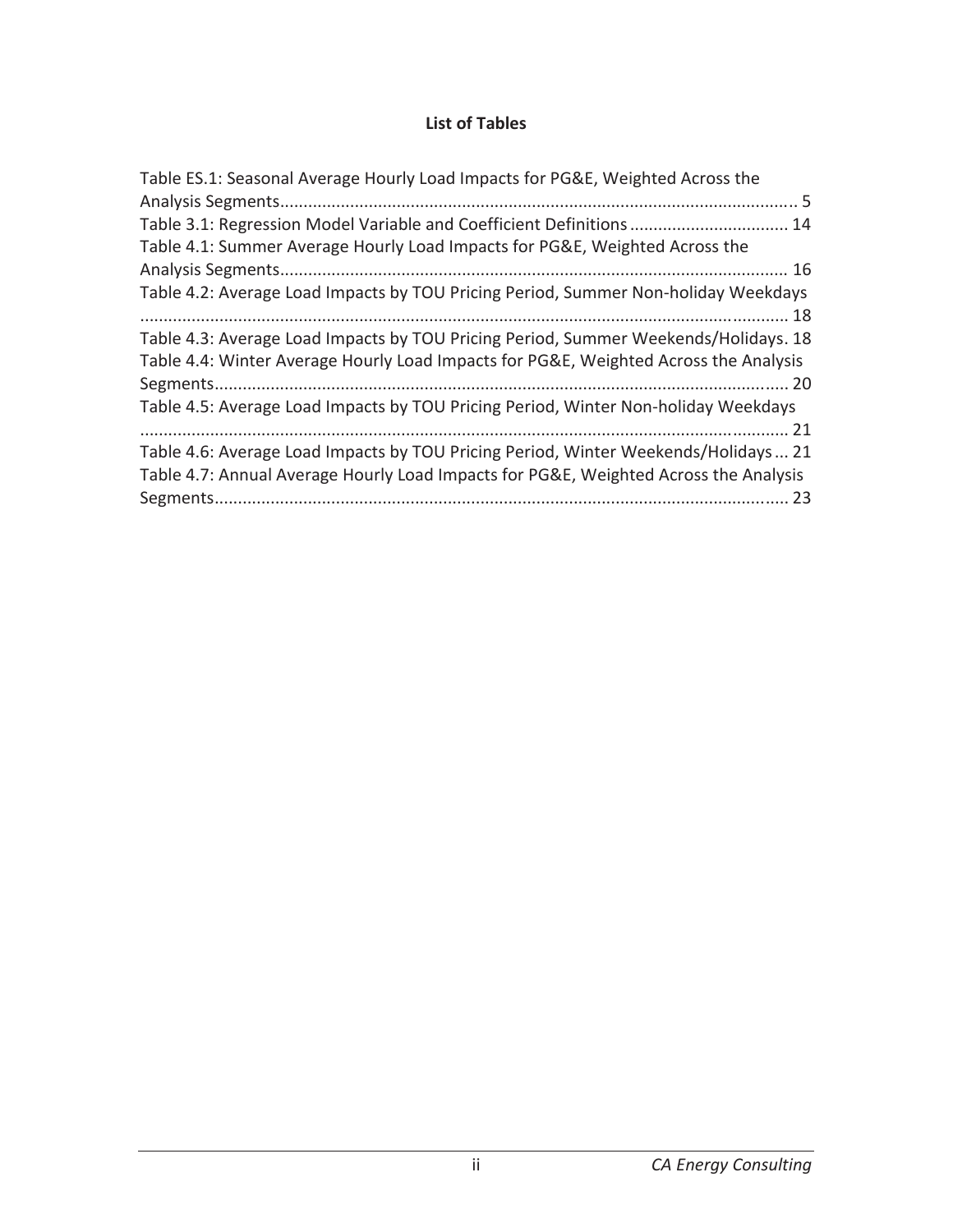### **List of Figures**

| Figure 4.1: Summer Average Peak-Period Load Impact by Segment, Non-holiday               |  |
|------------------------------------------------------------------------------------------|--|
|                                                                                          |  |
| Figure 4.2: Summer Non-holiday Weekday Hourly Load and Load Impact, All Segments19       |  |
| Figure 4.3: Winter Average Peak-Period Load Impact by Segment, Non-holiday               |  |
|                                                                                          |  |
| Figure 4.4: Winter Non-holiday Weekday Hourly Load and Load Impact, All Segments. 22     |  |
| Figure 4.5: Annual Average Peak-Period Load Impact by Segment, Non-holiday               |  |
|                                                                                          |  |
| Figure 5.1: Share of Customers by Segment and Structural Bill Impact Category  24        |  |
| Figure 5.2: Average Annual Bill Impact by Segment and Structural Bill Impact Category 25 |  |
|                                                                                          |  |
|                                                                                          |  |
|                                                                                          |  |
|                                                                                          |  |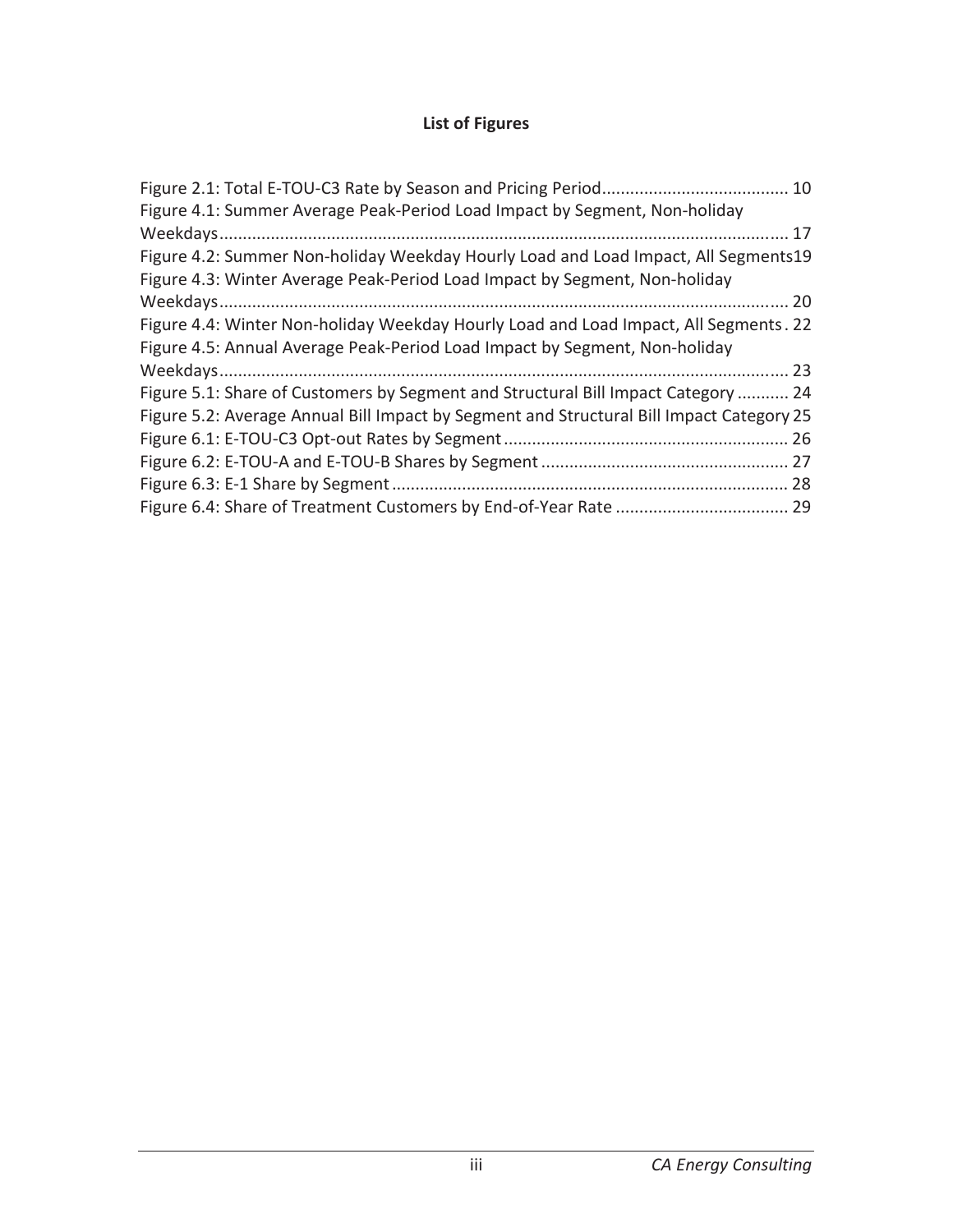# **Executive Summary**

### Background

This report documents the load impact evaluation for the first year of Pacific Gas and Electric Company's ("PG&E") pilot residential default time-of-use (TOU) rate, E-TOU-C3. The evaluation covers the time period of June 2018 through May 2019. The evaluation was conducted in two parts: a summer evaluation covering June through September 2018; and a winter evaluation covering October 2018 through May 2019.

The primary goals of the evaluation are the following:

- 1. Estimate summer and winter load impacts for each segment;
- 2. Summarize the structural bill impacts; and
- 3. Summarize pilot opt-out rates.

E-TOU-C3 has two pricing periods: peak and off-peak. The TOU prices vary seasonally, with summer defined as June through September and winter as all other months, while the hours included in the pricing periods are fixed for the year. The peak period is defined as 4 p.m. to 9 p.m. on all days. E-TOU-C3 includes a tiered rate structure in which customers receive a \$/kWh credit for usage up to the amount of the tariff-defined baseline quantities that vary geographically by Baseline Territory.

The pilot divided customers into eight segments as follows:

- 1. Hot climate region, non-CARE customers;
- 2. Moderate climate region, non-CARE customers;
- 3. Moderate climate region, CARE customers;
- 4. Cool climate region, non-CARE customers;
- 5. Cool climate region, CARE customers;
- 6. All customers in the Sonoma Clean Power (SCP) CCA;
- 7. All customers in the MCE CCA; and
- 8. PG&E's NEM customers.

CARE customers in the hot climate region are excluded from the Default TOU process and are therefore excluded from the pilot. The NEM segment (segment 8) contains all PG&E customers who were NEM customers at the time the pilot was being established. Customers who adopted NEM during the pilot remain in their segment. The two CCA segments (6 and 7) contain customers of all applicable types within the CCA (*i.e.*, CARE and non-CARE as well as NEM).

### Methodology

A random encouragement design (RED) methodology is employed to estimate TOU load impacts, in which "treatment" customers are defined as those who met the eligibility criteria and were selected to default onto E-TOU-C3, inclusive of those who opted out and those who chose not to opt out. The "control" population includes customers who also met the eligibility criteria but were not selected to be defaulted onto the rate.

Due to differences between the treatment and control groups, matching was conducted to ensure comparability across the two groups. Load impacts were estimated using the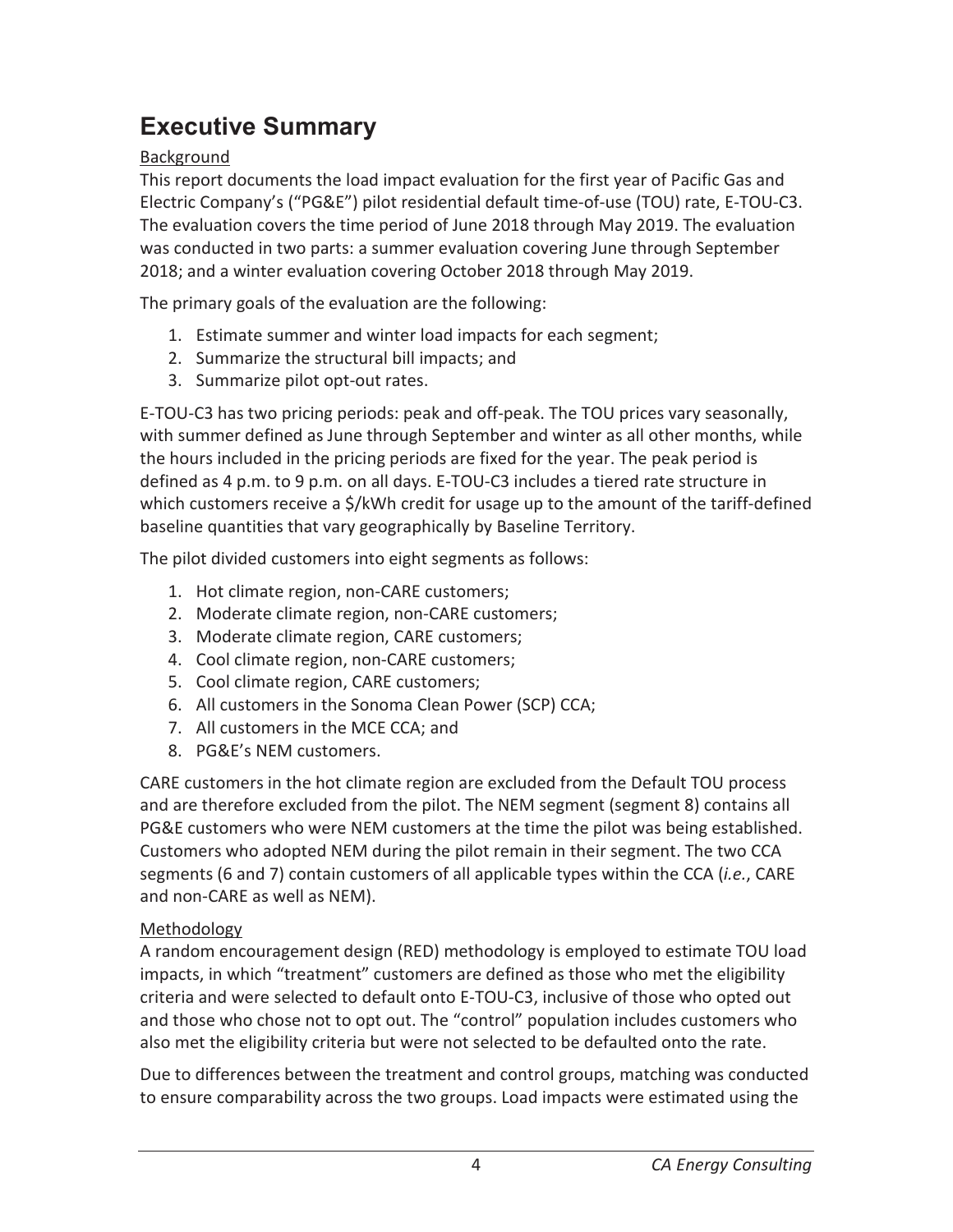resulting matched control group combined with the treatment customers. A differencein-differences method was used, which estimates the load impact based on differences in treatment and control-group customer usage during the treatment period, adjusting for any corresponding differences in usage during the pre-treatment period.

Regression models are used to estimate the load impact for all treatment customers, including those who opted out of the TOU rate. The load impact for the customers on the TOU rate (*i.e.*, the treatment effect on the treated customers) is then estimated by dividing this estimated RED load impact by the percentage of customers accepting the treatment (*i.e.*, served on a TOU rate). The latter load impact is reported in the study.

#### Load Impacts

Table ES.1 summarizes the average reference load and load impact by season, day type, and TOU pricing period. The estimates reflect all pilot customer segments, weighted to account for the oversampling of some segments due to customer exclusions in Phase  $I<sup>1</sup>$ 

| <b>Season</b> | Day Type               | <b>Pricing</b><br><b>Period</b> | <b>Reference</b><br>(kWh/hr) | <b>Impact</b><br>(kWh/hr) | % Impact |
|---------------|------------------------|---------------------------------|------------------------------|---------------------------|----------|
|               |                        | Peak                            | 0.944                        | 0.038                     | 4.0%     |
|               | Non-holiday<br>weekday | Off-peak                        | 0.585                        | $-0.003$                  | $-0.5%$  |
|               |                        | All Hours                       | 0.660                        | 0.005                     | 0.8%     |
| Summer        |                        | Peak                            | 0.981                        | 0.034                     | 3.4%     |
|               | Weekend/Holiday        | Off-peak                        | 0.627                        | $-0.003$                  | $-0.4%$  |
|               |                        | All Hours                       | 0.701                        | 0.005                     | 0.7%     |
| Winter        |                        | Peak                            | 0.793                        | 0.007                     | 0.9%     |
|               | Non-holiday<br>weekday | Off-peak                        | 0.553                        | $-0.006$                  | $-1.1%$  |
|               |                        | All Hours                       | 0.603                        | $-0.003$                  | $-0.5%$  |
|               |                        | Peak                            | 0.821                        | 0.003                     | 0.3%     |
|               | Weekend/Holiday        | Off-peak                        | 0.597                        | $-0.006$                  | $-1.0\%$ |
|               |                        | All Hours                       | 0.644                        | $-0.004$                  | $-0.7%$  |

**Table ES.1: Seasonal Average Hourly Load Impacts for PG&E, Weighted Across the Analysis Segments** 

Positive impact values = load reductions

Negative impact values = load increases

 $\overline{a}$ 

Shaded cell indicates that the estimated load impact is not statistically significant

The estimates reflect the following:

• Peak-period load impacts tend to be higher in summer than winter. Across all segments on non-holiday weekdays, the summer peak-period impact is 0.038 kWh/hour (4.0 percent) vs. 0.007 kWh/hour (0.9 percent) in winter. This could reflect customer response to the higher peak to off-peak price differential in summer.

<sup>&</sup>lt;sup>1</sup> Particularly the exclusions of customers in non-participating CCAs, planned and upcoming CCAs, and exclusions by billing cycle to meet operational testing requirements, which resulted in PG&E's eligible pilot population being disproportionately hot climate region customers.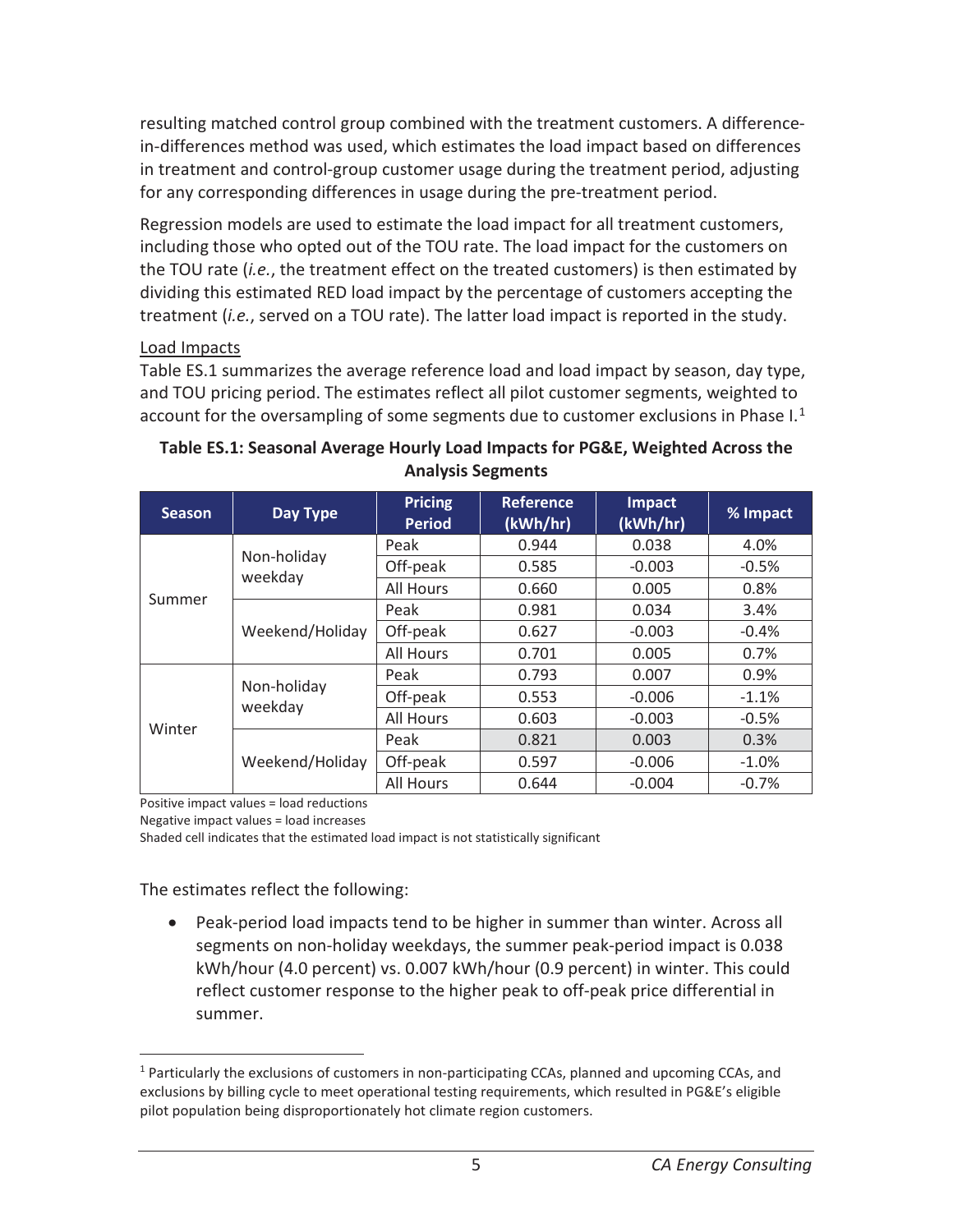- Within season, weekend/holiday reference loads tend to be higher than those of non-holiday weekdays, but the load impacts are somewhat lower in level and percentage terms. For example, the summer peak-period reference load is 0.944 kWh/hour on non-holiday weekdays and 0.981 on weekends/holidays. In contrast, the load impact is 0.038 kWh/hour (4.0 percent of reference load) on non-holiday weekdays but 0.034 kWh/hour (3.4 percent of reference load) on weekends/holidays. Because prices do not differ by day of week, this difference is likely due to differences in customer demand and/or preferences across day types.
- The estimates reflect some overall conservation during the summer, but an overall load increase during the winter. The combined effect resulted in annual usage changes that were not statistically significantly different from zero.
- There is evidence for load shifting, as decreases in peak-period usage are accompanied by increase in off-peak period usage. For example, summer offpeak usage on non-holiday weekdays increased by 0.5 percent. Note that this result is largely driven by non-CARE customers in the hot climate region.

#### Structural Bill Impacts

PG&E calculated customer bills on E-TOU-C3 and E-1 using pre-pilot usage data, when all customers were served on E-1 (the standard tiered rate). This information allowed PG&E to categorize each customer's "instant" bill impact if they were to transition from E-1 to E-TOU-C3. That is, this instant or structural bill impact represents the change in the customer's bill prior to the customer taking any action to respond to the TOU price signals.

Each customer's structural bill impact is categorized as follows:

- $\bullet$  Neutral = annual bill impact less than \$10 (positive or negative)
- **•** Benefiter = annual savings on E-TOU-C3 of \$10 or more
- Non-benefiter = annual bill increase in E-TOU-C3 of \$10 or more

The analysis of structural bill impacts revealed the following:

- Most non-CARE customers are structural non-benefiters while most CARE customers are structural benefiters.
- The share of non-benefiters is higher in hotter climate regions. For non-CARE customers, the non-benefiter percentage is 70.5 percent in the hot climate region, 48.5 percent in the moderate climate region, and 41.2 percent in the cool climate region.
- Most NEM customers are non-benefiters (81.5 percent).
- While a higher share of customers is structural non-benefiters, the structural bill decrease for benefiters tends to be larger than the structural bill increase for non-benefiters. For example, for non-CARE customers in the hot climate region, the average structural bill decrease for benefiters is \$242 per year, while the average structural bill increase for non-benefiters is \$66 per year.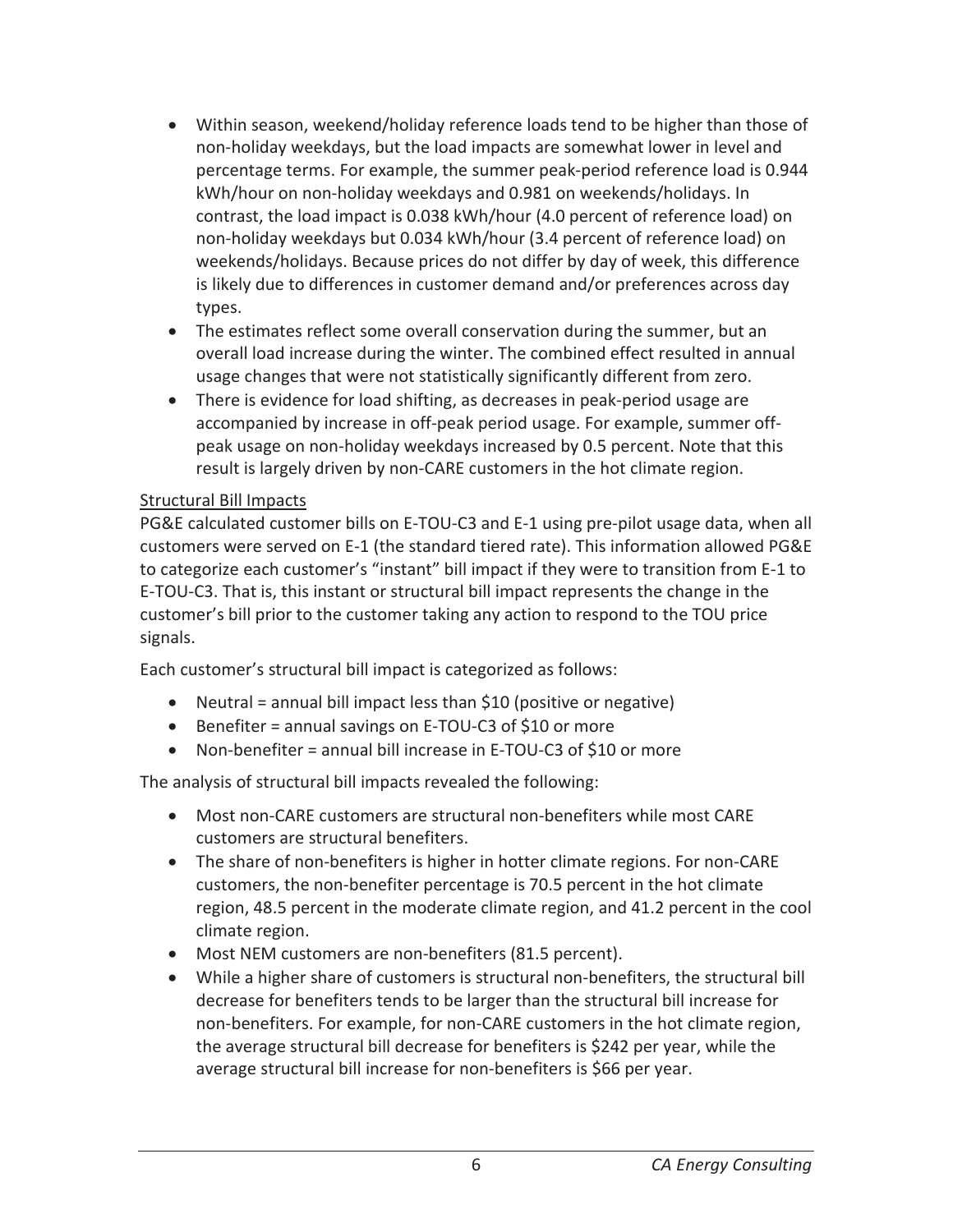### Customer Opt-outs

Pilot customers who are defaulted onto E-TOU-C3 may elect to take service on one of PG&E's other rates, including the E-1 tiered rate and two TOU rates (E-TOU-A and E-TOU-B). The analysis presents the E-TOU-C3 opt-out rates at the beginning and end of the first year (June 2018 through May 2019), by segment. In addition, we show the participation rates in the other rate options.

Key findings regarding customer opt-out behavior include:

- Most of the opt-outs to the standard tiered E-1 rate occurred prior to the analysis period.
- Some of the customers who opted out of the Default E-TOU-C3 selected a voluntary TOU rate (E-TOU-A or E-TOU-B) rather than E-1. This accounts for more than 10 percent of the customers in some of the segments.
- Opt-outs to E-1 tend to be higher as the climate region becomes hotter (hot > moderate > cool).
- Opt-outs to E-1 tend to be higher for non-CARE customer segments than CARE segments.
- The opt-out behavior in the two CCAs approximates that of the moderate climate region.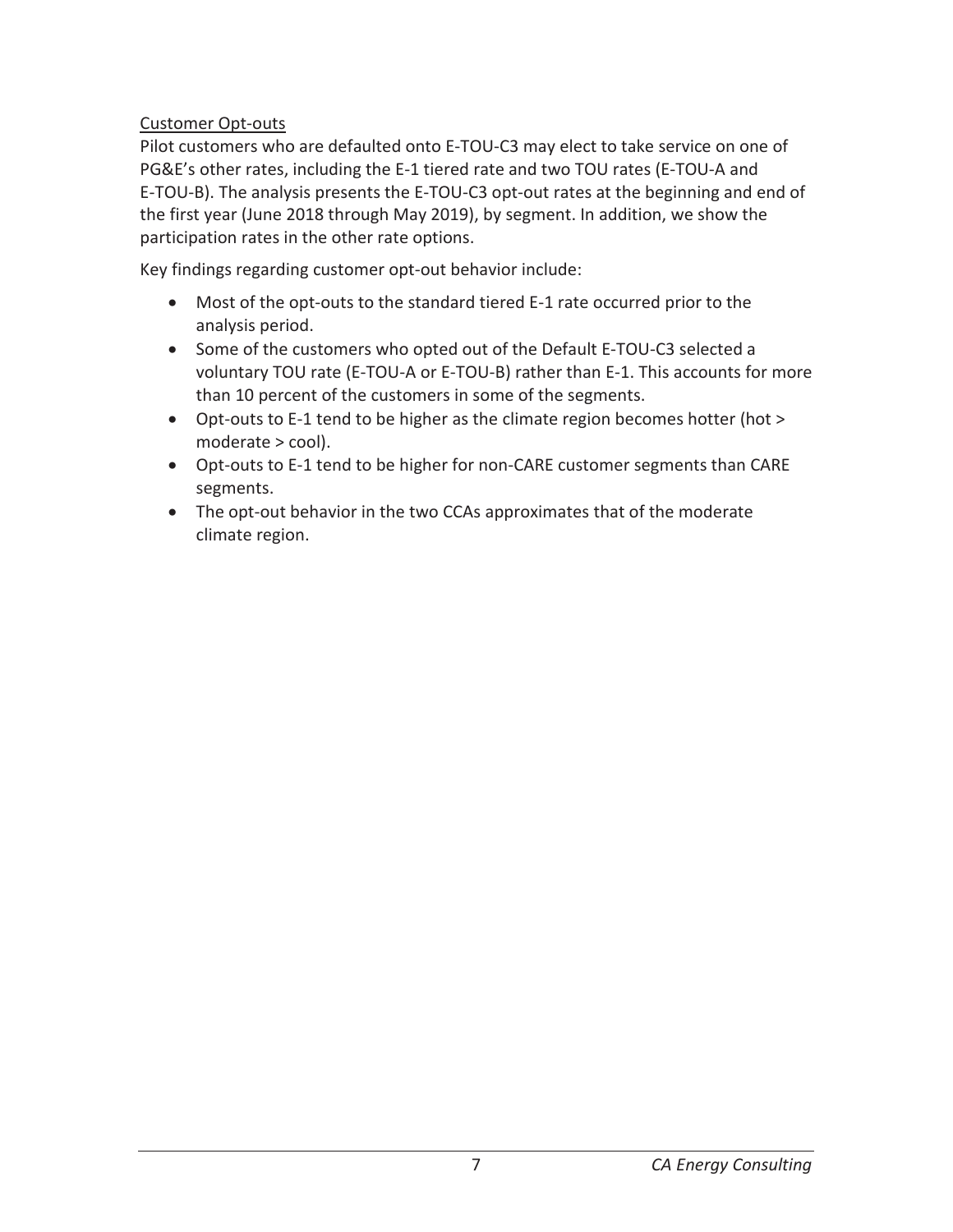# **1. Introduction and Purpose of the Study**

This report documents the load impact evaluation for the first year of Pacific Gas and Electric Company's ("PG&E") pilot residential default time-of-use (TOU) rate, E-TOU-C3. The evaluation covers the time period of June 2018 through May 2019. The evaluation was conducted in two parts: a summer evaluation covering June through September 2018; and a winter evaluation covering October 2018 through May 2019.

The primary goals of the evaluation are the following:

- 1. Estimate summer and winter load impacts for each segment;
- 2. Summarize the structural bill impacts; $<sup>2</sup>$  and</sup>
- 3. Summarize pilot opt-out rates.

Clarifying the second goal, the structural bill impact is defined as a customer's bill change when their tiered rate (E-1) usage is billed at E-TOU-C3 rates. That is, it represents the customer's bill change prior to any response to the TOU price signals.

The third goal summarizes the extent to which eligible customers accept the default TOU rate, voluntarily adopt a different TOU rate, or remain or revert to the standard tiered rate (E-1).

The report is organized as follows. Section 2 contains descriptions of the TOU rate and pilot; Section 3 describes the methods used to estimate summer and winter load impacts; Section 4 presents the estimated load impacts by season; Section 5 contains a summary of the structural bill impacts; Section 6 contains a summary of pilot opt-outs; and Section 7 summarizes the key findings from the pilot.

# **2. Description of the Default Time-of-Use Rate and Pilot**

### *2.1 Pilot Background*

On July 3, 2015, the CPUC issued D.15-07-001, *CPUC Decision on Residential Rate Reform*, setting the course for residential rate reform, and for each of California's major investor-owned utilities (IOU)—PG&E, San Diego Gas & Electric Company (SDG&E), and Southern California Edison Company (SCE) (the IOUs)—to implement residential Default time-of-use rates. Per the requirements of this Decision, the first phase of this transition Default Pilot (now known as TOU Transition Phase I) has been limited to a subset of the total eligible population, with the objective of understanding the operational and customer impacts of defaulting customers to a TOU rate in order to prepare for the full rollout of default TOU. A sample of 160,525 customers was selected from the total eligible population after applying exclusions for Phase I of Transition. To test operational readiness, only accounts with a billing cycle falling in the second half of the month were chosen for the transition to the Default rate.

 $\overline{a}$ <sup>2</sup> The structural bill impact is defined as a customer's bill change when their E-1 usage is billed at E-TOU-C3 rates. That is, it represents the customer's bill change prior to any response to the TOU price signals.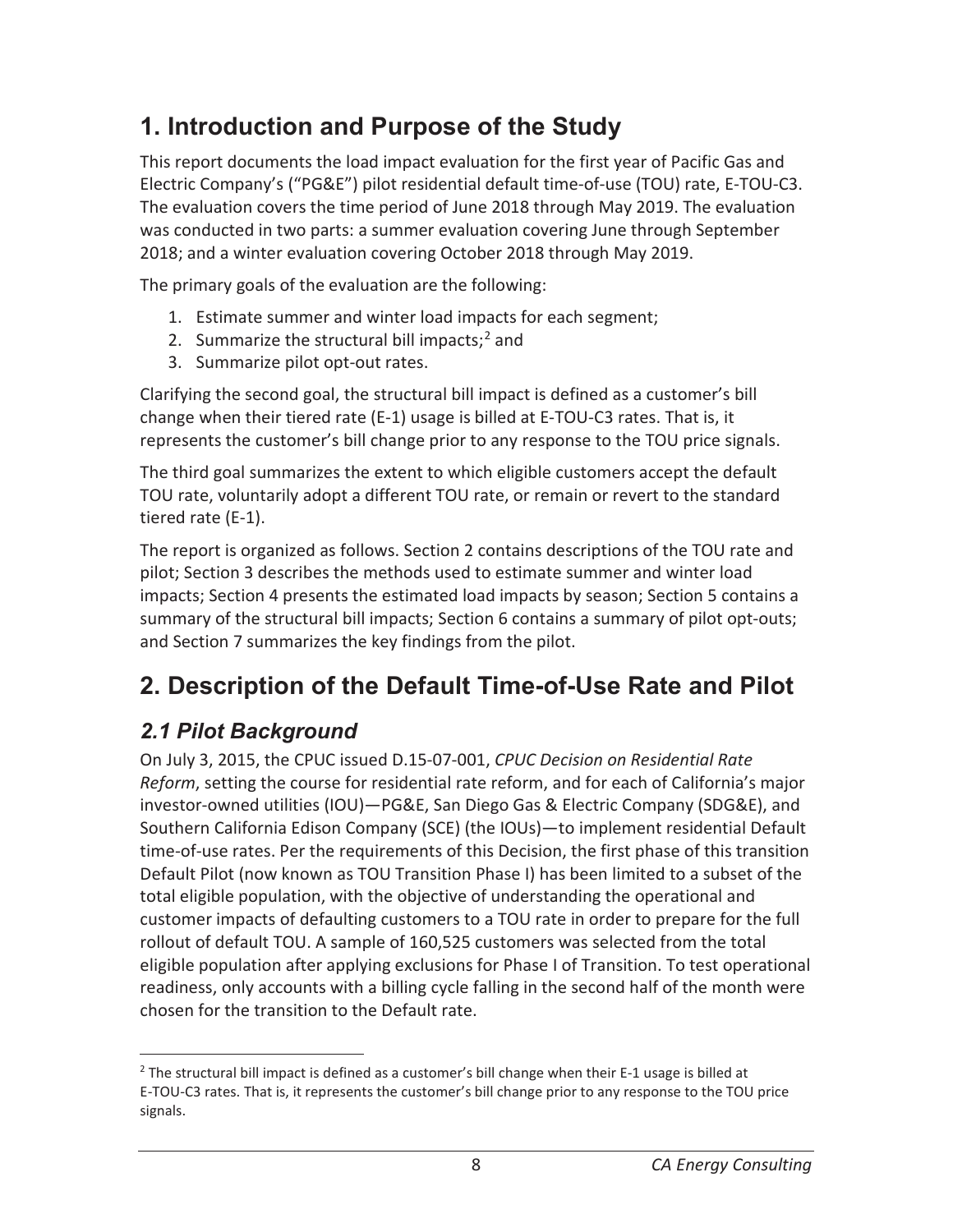Between January 2018 and April 2018, PG&E completed pre-default communications notifying the 160,525 accounts selected for the transition through multiple channels. At the end of this period, the 113,991 accounts that had not declined the transition or become ineligible were transitioned onto the new rate during their next billing cycle. Customers selected for Phase I of the transition have the option to decline the transition and move to their old rate plan or choose a new TOU rate at any time. Section 6 describes the participation rates in the available options for the Default pilot customers over the course of the analysis year. Customers not selected to be defaulted onto E-TOU-C3 had the option to voluntarily join it beginning in April 2018, but voluntary adopters of E-TOU-C3 are not included in this study.

### *2.2 Rate Descriptions*

 $\overline{a}$ 

E-TOU-C3 has two pricing periods: peak and off-peak. The TOU prices vary seasonally, with summer defined as June through September and winter as all other months, while the hours included in the pricing periods are fixed for the year. The peak period is defined as 4 p.m. to 9 p.m. on all days. E-TOU-C3 includes a tiered rate structure in which customers receive a \$/kWh credit for usage up to the amount of the tariff-defined baseline quantities that vary geographically by Baseline Territory.

Figure 2.1 illustrates the total energy rates by season and pricing period.<sup>3</sup> The rates do not reflect the baseline credit of \$0.08730 / kWh, the delivery minimum bill amount of \$0.32854 per meter per day, or the semi-annual California Climate Credit of \$39.42 per household. Note that the summer peak to off-peak price differential is somewhat larger than that of the winter.

 $3$  The rates are: summer peak = \$0.38088/kWh; summer off-peak = \$0.31744/kWh; winter peak = \$0.29379/kWh; winter off-peak = \$0.27646/kWh.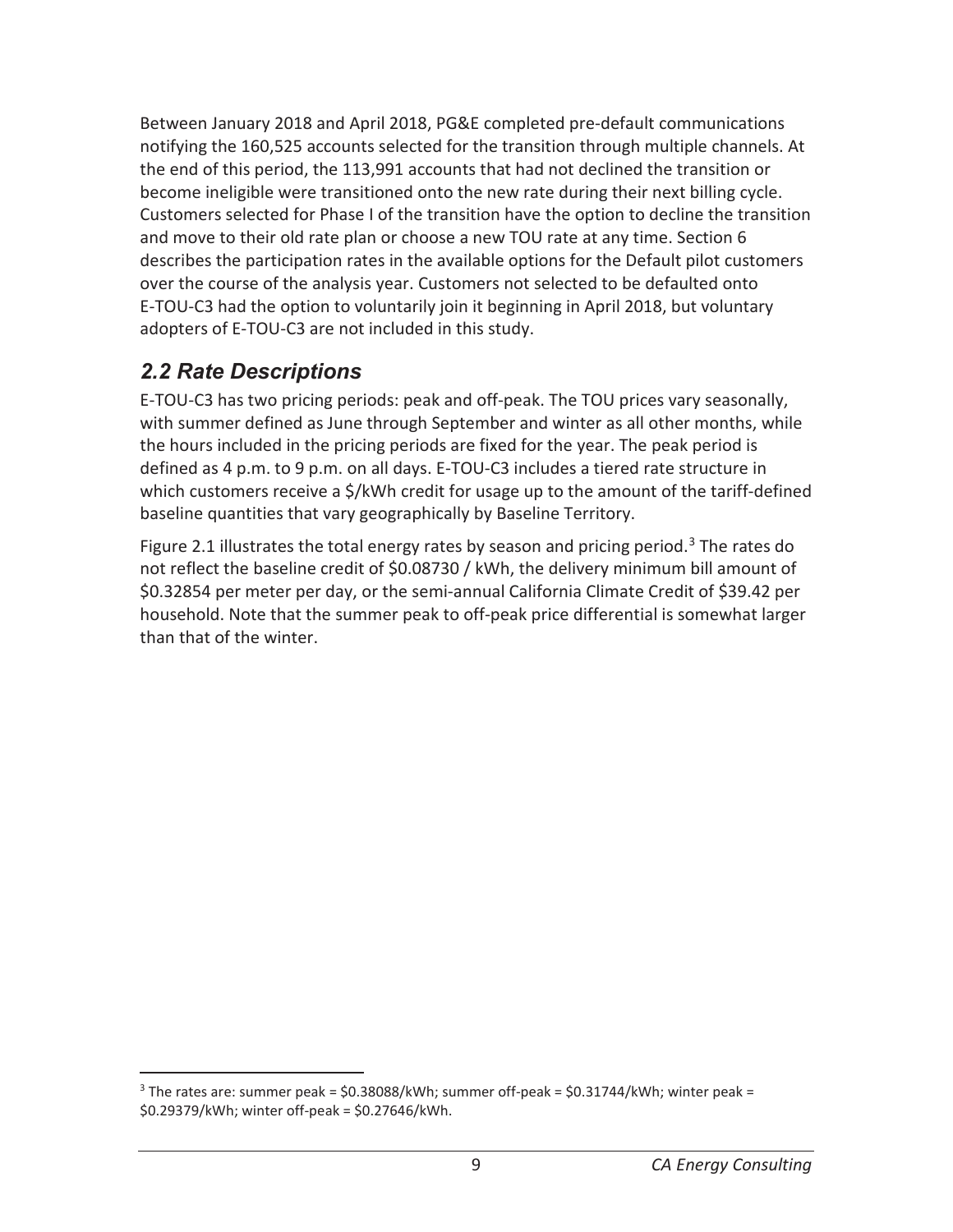

**Figure 2.1: Total E-TOU-C3 Rate by Season and Pricing Period** 

In contrast, the tiered E-1 rate that has served as PG&E's default residential rate has the following rates: \$0.22376/kWh for baseline usage; \$0.28159/kWh for 101% to 400% of baseline usage; and \$0.49334/kWh for high usage over 400% of baseline. The E-1 rate is not seasonally differentiated.

Two optional TOU rates were available to customers: E-TOU-A and E-TOU-B. In addition to differences in the TOU rates by pricing period, these TOU rates differ from E-TOU-C3 in the following ways:

- E-TOU-A has a peak period from 3 p.m. to 8 p.m. rather than 4 p.m. to 9 p.m.;
- **•** Both rates apply off-peak prices to **all weekend and holiday hours** (whereas E-TOU-C3's peak prices are applicable on all days of the year; and
- $\bullet$  E-TOU-B does not include a baseline credit.

### *2.3 Pilot Segments*

The pilot divided customers into eight segments. Differentiation exists by climate region; California Alternate Rates for Energy (CARE) and Family Electric Rate Assistance (FERA) Program status, hereafter together referred to as "CARE"; net energy metering (NEM) status; and community choice aggregation (CCA) locations. The eight segments are numbered and defined as follows:

- 1. Hot climate region, non-CARE customers;
- 2. Moderate climate region, non-CARE customers;
- 3. Moderate climate region, CARE customers;
- 4. Cool climate region, non-CARE customers;
- 5. Cool climate region, CARE customers;
- 6. All customers in the Sonoma Clean Power (SCP) CCA;
- 7. All customers in the MCE CCA; and
- 8. PG&E's NEM customers.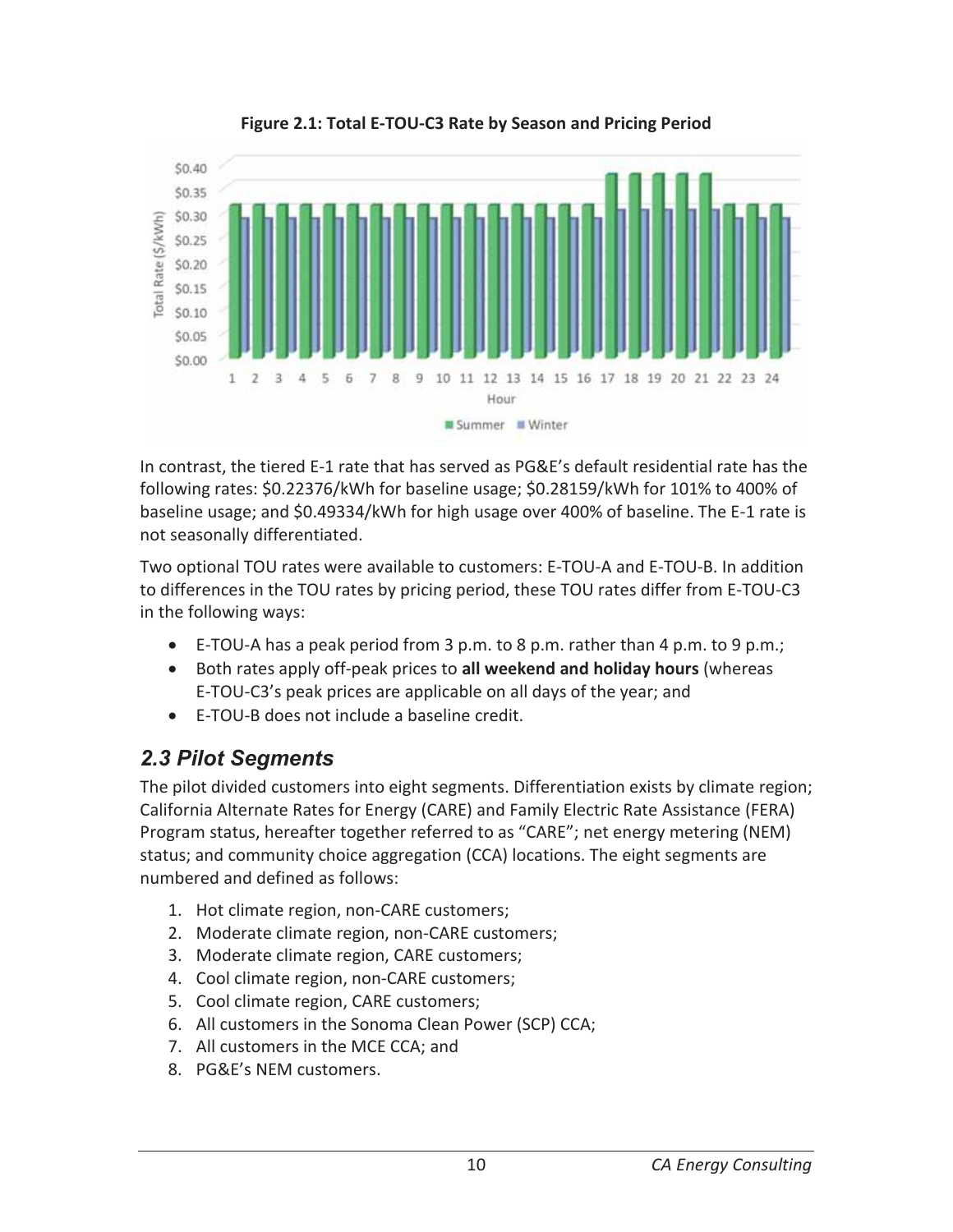CARE customers in the hot climate region are excluded from the Default TOU process and are therefore excluded from the pilot. The NEM segment (segment 8) contains all PG&E customers who were NEM customers at the time the pilot was being established. Customers who adopted NEM during the pilot remain in their segment. The two CCA segments (6 and 7) contain customers of all applicable types within the CCA (*i.e.*, CARE and non-CARE as well as NEM).

PG&E applies weights when combining results across the segments. The weighting accounts for the oversampling of some segments due to customer exclusions in Phase I; particularly the exclusions of customers in non-participating CCAs, planned and upcoming CCAs, and exclusions by billing cycle to meet operational testing requirements, which resulted in PG&E's eligible pilot population being disproportionately hot climate region customers.

# **3. Methodology**

 $\overline{a}$ 

### *3.1 Load Impact Estimation*

A random encouragement design (RED) methodology is employed to estimate TOU load impacts, in which "treatment" customers are defined as those who met the eligibility criteria and were selected to default onto E-TOU-C3, inclusive of those who opted out and those who chose not to opt out. The "control" population includes customers who also met the eligibility criteria but were not selected to be defaulted onto the rate.<sup>4</sup>

Eligibility criteria included having 12 months of interval data, being enrolled in the standard tiered E-1 rate, not being a part of a future CCA, not being CARE enrolled in PG&E's hot climate region, and not being enrolled in Medical Baseline. A full list of eligibility criteria can be found in PG&E's Default Pilot advice letter filing, Advice 4979-  $E.<sup>5</sup>$ 

The regression models estimate the load impact for all treatment customers, including those who opted out of the TOU rate. The load impact for the customers on the TOU rate (*i.e.*, the treatment effect on the treated customers) is then estimated by dividing this estimated RED load impact by the percentage of customers accepting the treatment (*i.e.*, served on a TOU rate).

To test PG&E's operational readiness for Default TOU, PG&E simulated default conditions by limiting treatment customers to those whose billing cycle fell within a two-week period. Because not enough eligible control candidates fell within this same billing cycle, customers who fell in other billing cycles were included in the controlgroup customer pool. While a customers' billing cycle assignment is largely random, there were some differences in the geographic distribution of customers across billing

<sup>4</sup> Additional details on the pilot design can be found in Nexant, "Time-of-Use Pricing Default Pilot Plan: Final Report," November 20, 2016.

<sup>&</sup>lt;sup>5</sup> Customers needed to meet all of these eligibility criteria to be selected in either the treatment or control pools.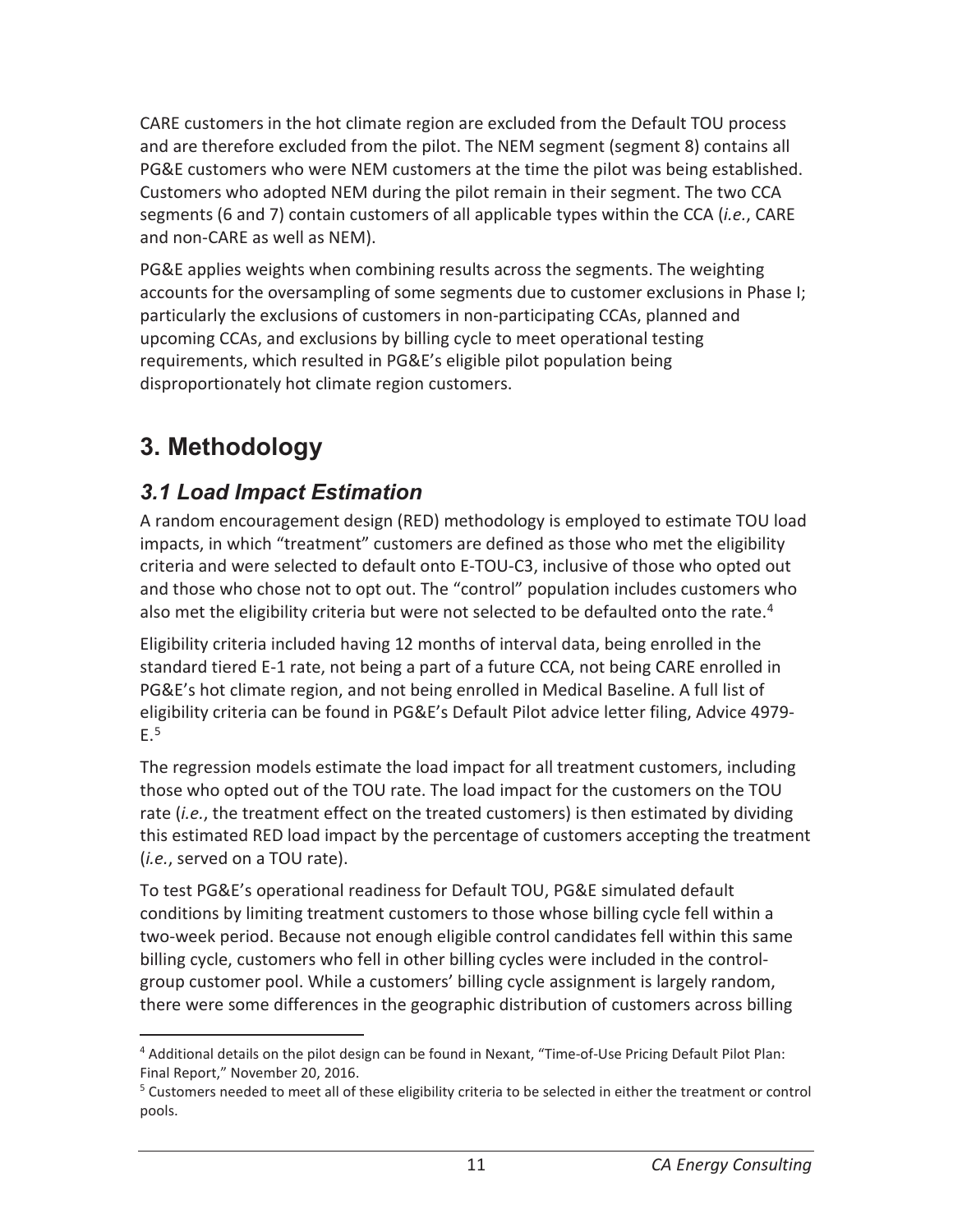cycles. To control for this, the control group was refined through matching to achieve geographic balance between treatment and control groups.

### Control group selection

Treatment customers were matched to control-group customers based on their location and three 24-hour load profiles. The load profiles reflect usage in 2017, before customers were placed on the TOU rate (*i.e.*, all treatment and control-group customers were on the standard E-1 rate) and thus not reflecting a treatment effect. For matching purposes, each segment was further divided into two groups according to location (*e.g.*, the northern part of the climate region vs. the southern part). Customers were matched within sub-segment, which ensures a perfect match on the characteristics that define the sub-segment (*e.g.*, CARE status or climate region). Separate matching was conducted for the summer and winter evaluations. Within each season, the three load profiles were defined as follows:

- Extreme (hot or cold) weekday
- Average weekday
- All weekends / holidays

"Extreme" dates are defined as the top 10% of dates sorted by average daily temperature (*i.e.*, hottest days in the summer and coldest days in the winter). "Average" weekdays are the middle 50% of the temperature distribution. Half of these days were randomly selected for inclusion in the matching profile, with the remaining half withheld for use in potential validation exercises. For matching purposes, summer is defined as June 16 through September 15. The week of July  $4<sup>th</sup>$  was excluded from the matching profiles to prevent odd vacation-related usage patterns from affecting the match quality. Winter is defined as December 1 through February 28, excluding dates from December 23 through January 6 to account for the effect of extended holidays on customer usage.

Each treatment customer is matched to a single control-group customer in each season using the Euclidean distance methodology. Under this method, the "distance" between the treatment customer and each eligible control-group customer is calculated over the three 24-hour load profiles.<sup>6</sup> For each treatment customer, the eligible control-group customer with the smallest distance (within sub-segment) is selected as the match.

Once the matched control-group customers are selected, we use regression analysis to compare treatment and control group loads in the treatment period, while controlling for differences in the pre-treatment period (*i.e.*, difference-in-differences), as described below. Appendix B contains a summary of the match quality for each season and segment.

 $\overline{a}$ <sup>6</sup> The Euclidean distance combines the 72 hourly load differences for the three load profiles into a single value equal to the square root of the sum of squared differences between the treatment and eligible control-group customer load values.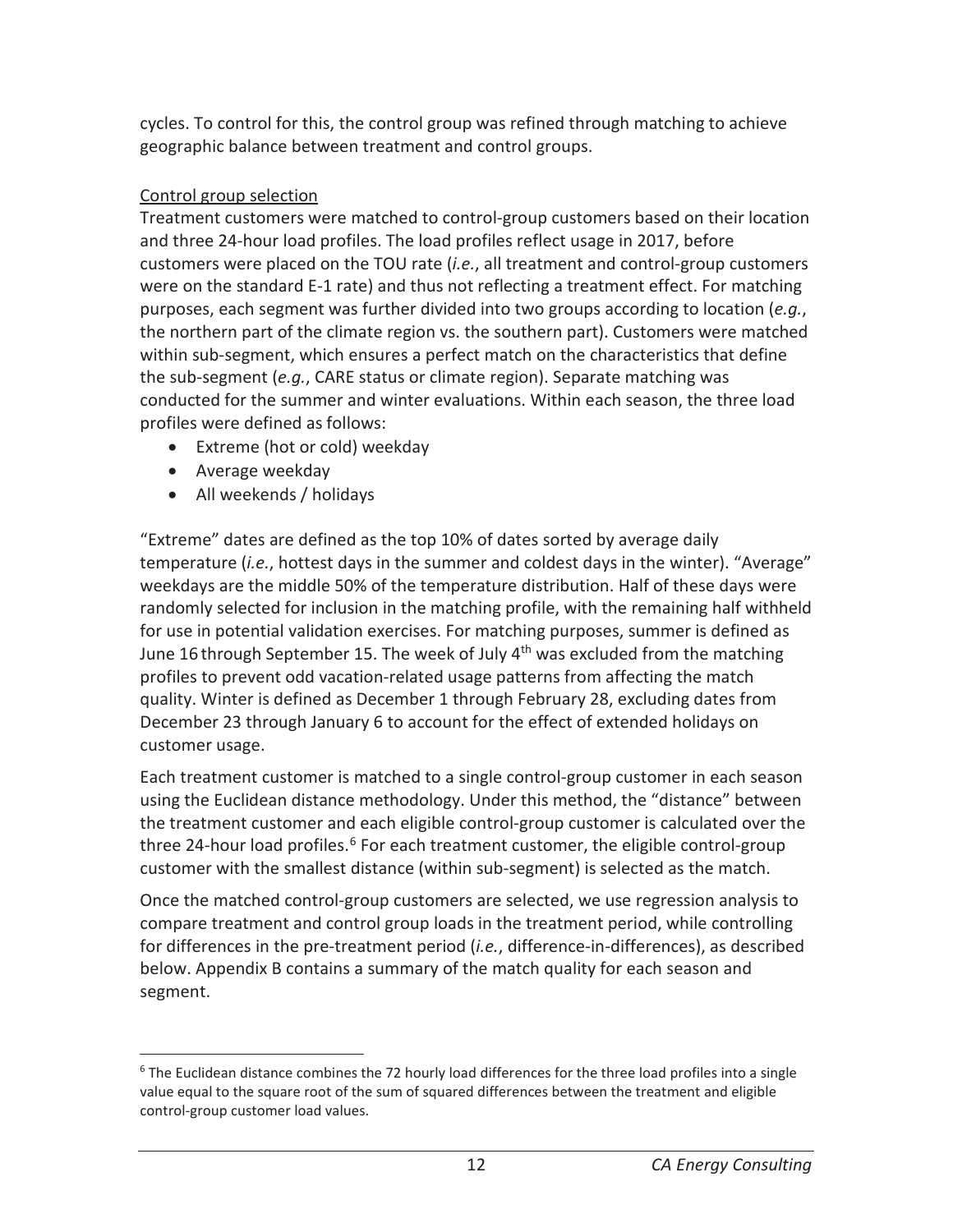### Load impact estimation

 $\overline{a}$ 

The TOU load impacts are estimated using a difference-in-differences methodology, which essentially compares treatment and control-group customer usage during the treatment period (*e.g.*, June through September 2018 for the summer model), adjusting for the difference in the two group's usage during the pre-treatment period (*e.g.*, June through September 2017 for the summer model). The models include weather variables to account for any mismatch in weather for the treatment and control-group customers. In the summer model, the weather variable is the average temperature at the customer's nearest weather station during the first 17 hours of the day, called "Mean17". The winter model replaces Mean17 with cooling and heating degree days variables.7 The model also includes fixed customer effects, which account for any customer characteristics that do not change over time; and fixed date effects, which account for any date-specific factors that are assumed to be constant across customers in the model.

Separate models were estimated by segment, weekdays vs. weekends/holidays, and hour. The estimated summer models are of the following form:<sup>8</sup>

 $kW_{c,d} = \alpha + \beta_{\text{TOU}} x$  (*TOU<sub>c</sub>* x *DPost<sub>d</sub>*) +  $\beta_{\text{Mean17}} x$  *Mean17*<sub>c,d</sub> + *C<sub>c</sub>* + *D<sub>d</sub>* + ε<sub>c,d</sub>

The variables and coefficients in the equation are described in Table 3.1:

 $7$  Cooling degree days (CDD) = MAX(Average Temperature – 65, 0), where the Average Temperature is calculated as the average of the maximum and minimum temperature for the day. Similarly, heating degree days (HDD) = MAX(65 – Average Temperature, 0).

<sup>8</sup> Note that the customer and date fixed effects prevent the need for us to include stand-alone *TOUc* and  $DPost<sub>d</sub>$  variables. The former is perfectly collinear with the customer's fixed effect and the latter is perfectly collinear with a combination of date fixed effects.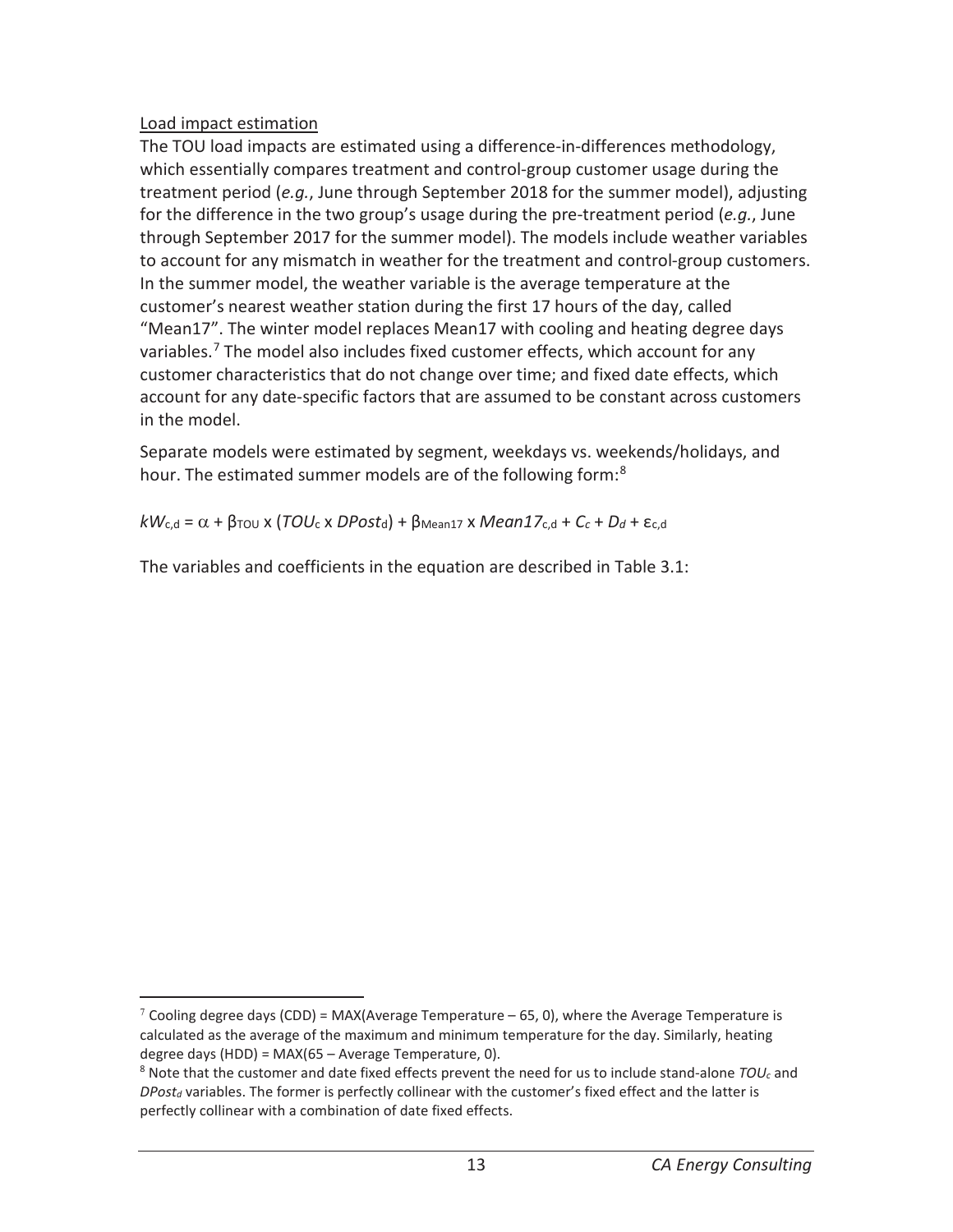| <b>Symbol</b>         | <b>Description</b>                                              |
|-----------------------|-----------------------------------------------------------------|
| $kW_{c,d}$            | Load in a particular hour for customer c on day d               |
| TOU <sub>c</sub>      | Variable indicating whether customer c was offered the TOU rate |
|                       | (1) or is a control-group (0) customer                          |
| DPost <sub>d</sub>    | Variable indicating that day d is in treatment period (post TOU |
|                       | implementation), when E-TOU-C3 was in effect                    |
| $\alpha$              | Estimated constant coefficient                                  |
| $\beta$ TOU           | RED estimate of TOU load impact                                 |
| $\beta$ Mean17        | Estimate of the effect of temperature on customer usage         |
| Mean17 <sub>c,d</sub> | Average temperature during the first 17 hours of day d at       |
|                       | customer c's nearest weather station                            |
| $C_c$                 | <b>Customer fixed effects</b>                                   |
| $D_d$                 | Date fixed effects                                              |
| $\epsilon_{c,d}$      | Error term                                                      |

#### **Table 3.1: Regression Model Variable and Coefficient Definitions**

The winter model replaces the Mean17 variable with CDD and HDD variables.<sup>9</sup>

In the RED design, the load impact estimate  $(\beta_{TOU})$  reflects the load change for all customers who were offered participation in the pilot program. This is referred to as the intention-to-treat (ITT) effect. In order to estimate the load impact for the customers who accepted the treatment (*i.e.*, faced a TOU rate in the summer of 2018), we adjust the  $\beta_{\text{TOU}}$  estimate by dividing by the percentage of the treatment customers on a TOU rate during the treatment period. For example, if 70 percent of the customers who were defaulted onto the TOU rate are served on a TOU rate during the summer of 2018, the summer load impact for the customers on the TOU rate is estimated as  $\beta_{\text{TOU}}$  / 0.70.<sup>10</sup>

Note that some treatment customers adopted a voluntary TOU rate (E-TOU-A or E-TOU-B) rather than the Default pilot TOU rate (E-TOU-C3). In our analysis, we include these customers in the percentage of customers accepting the treatment, as they are facing TOU prices in the treatment year. Our assumption is that their decision to join another TOU rate and their associated load impacts were influenced by the default onto the new TOU rate. This assumption is supported by the fact that participating in E-TOU-A and E-TOU-B was much higher for treatment customers relative to control-group customers. For example, only 1.4 percent of control-group customers were on one of

 $\overline{a}$ 

<sup>&</sup>lt;sup>9</sup> Separate season-specific models were also estimated for the average peak hour, average off-peak hour, and total daily usage. These models allow us to obtain correct standard errors associated with the load impact across those time periods.

<sup>&</sup>lt;sup>10</sup> The RED analysis method was specified in Nexant's "Time-of-Use Pricing Default Pilot Plan" from November 30, 2016 (pages 18-19).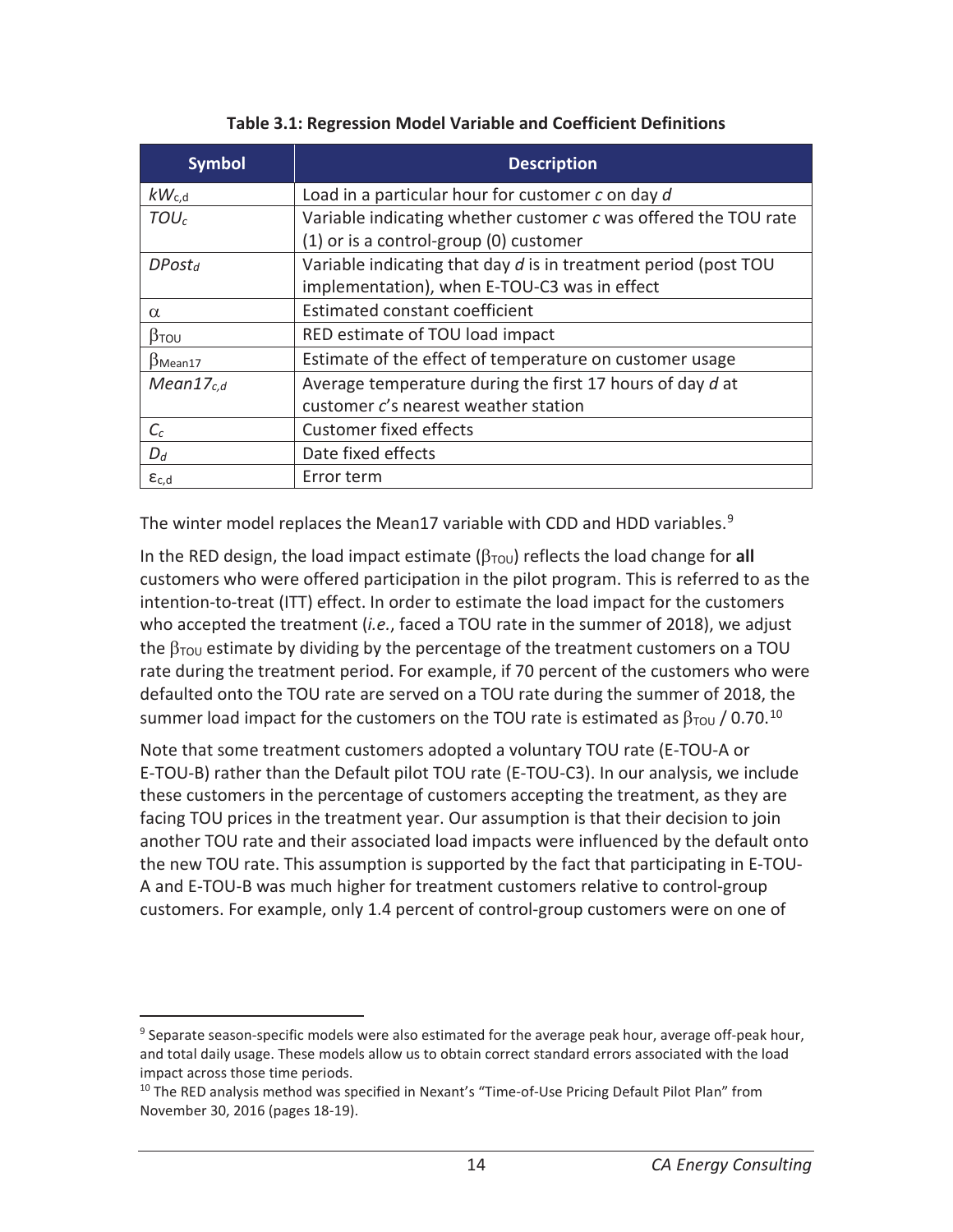those voluntary TOU rates during the summer of 2018, whereas 8.2 percent of treatment-group customers were.<sup>11</sup>

### *3.2 Structural Bill Impacts*

PG&E calculated customer bills on E-TOU-C3, E-1, E-TOU-A, and E-TOU-B using pre-pilot usage data, when all customers were served on E-1 (the standard tiered rate). This information allowed PG&E to identify each customer's best rate and to categorize each customer's "instant" bill impact if they were to transition from E-1 to E-TOU-C3. That is, this instant or structural bill impact represents the change in the customer's bill prior to the customer taking any action to respond to the TOU price signals. It is calculated as the difference in the bill when the customer's pre-treatment usage is billed at E-TOU-C3 rates and E-1 rates.

Each customer's structural bill impact is categorized as follows:

- Neutral = annual bill impact less than  $$10$  (positive or negative)
- **•** Benefiter = annual savings on E-TOU-C3 of \$10 or more
- Non-benefiter = annual bill increase in E-TOU-C3 of \$10 or more

Section 5 contains a summary of the share of customers in each category by segment as well as the average bill impact for benefiters and non-benefiters in each segment.

# **4. Load Impact Estimates**

This section presents the estimated default pilot load impacts by season, segment, and day type. Note that the estimated load impacts include behavior of all defaulted customers. While most of the customers took service on E-TOU-C3, some treatment customers voluntarily switched to E-TOU-A, E-TOU-B, or E-1.<sup>12</sup> Figure 6.4 in Section 6 shows the end-of-year shares of treatment customers by rate, including the share that had terminated service with PG&E by that time. Appendix A is an Excel-based table generator that includes all hourly load impacts and associated results. This section summarizes the key outcomes.

### *4.1 Summer Load Impacts*

Table 4.1 summarizes the average summer load impact by day type and TOU pricing period. The estimates are averaged across the eight pilot segments, weighted to reflect the PG&E system. Peak-period load impacts are higher on non-holiday weekdays vs. weekends and holidays (0.038 vs. 0.034 kWh/hour). The estimates show a small increase in average usage during the off-peak period of 0.003 kWh/hour, but there is a net conservation effect across all hours of 0.8 percent on non-holiday weekdays and 0.7

 $\overline{a}$  $11$  These shares are calculated by averaging across the summer 2018 days and using the segment weights to combine the participation rates across segments.<br><sup>12</sup> Where peak-period load impacts are summarized, we use the E-TOU-C3 definition of 4:00 to 9:00 p.m.,

as this corresponds to the peak period faced by the majority of the TOU customer and the Resource Adequacy window. Hour-specific load impact estimates are available in Appendix A.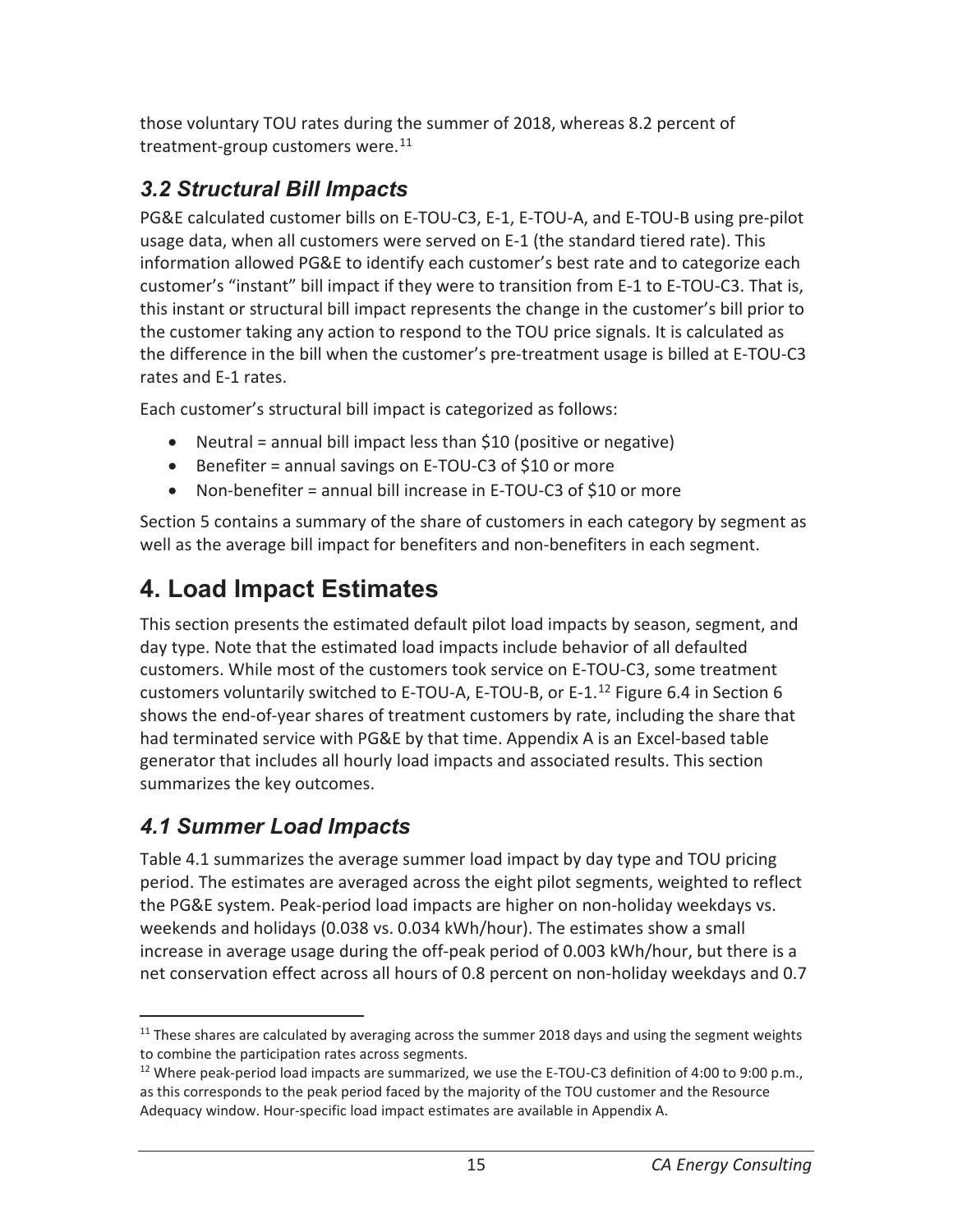percent on weekends and holidays. All estimated load impacts contained in the table are statistically significantly different from zero.

| <b>Pricing Period</b><br>Day Type |           | <b>Reference</b><br>(kWh/hr) | Impact<br>(kWh/hr) | % Impact |  |
|-----------------------------------|-----------|------------------------------|--------------------|----------|--|
| Non-holiday<br>weekday            | Peak      | 0.944<br>0.038               |                    | 4.0%     |  |
|                                   | Off-peak  | 0.585                        | $-0.003$           | $-0.5%$  |  |
|                                   | All Hours | 0.660                        | 0.005              | 0.8%     |  |
| Weekend/Holiday                   | Peak      | 0.981                        | 0.034              | 3.4%     |  |
|                                   | Off-peak  | 0.627                        | $-0.003$           | $-0.4%$  |  |
|                                   | All Hours | 0.701                        | 0.005              | 0.7%     |  |

#### **Table 4.1: Summer Average Hourly Load Impacts for PG&E, Weighted Across the Analysis Segments**

Positive impact values = load reductions

Negative impact values = load increases

Shaded cell indicates that the estimated load impact is not statistically significant

Figure 4.1 shows the summer peak-period load impacts by segment. The bars are color coded, with blue indicating non-CARE customers, gold representing CARE customers, red indicating CCA customers, green indicating NEM customers, and gray representing the PG&E system average. Comparing the five leftmost bars shows that load impacts tend to be higher in hotter climate regions and for non-CARE customers. While the estimated impact for NEM customers is high, the error band reflects considerable uncertainty about the estimate (a recurring theme for that segment). NEM segment customers only accounted for approximately 1 percent of treatment customers and the low sample size contributes to the uncertainty in their estimates relative to other segments. Thus the results for this segment should be interpreted with some caution.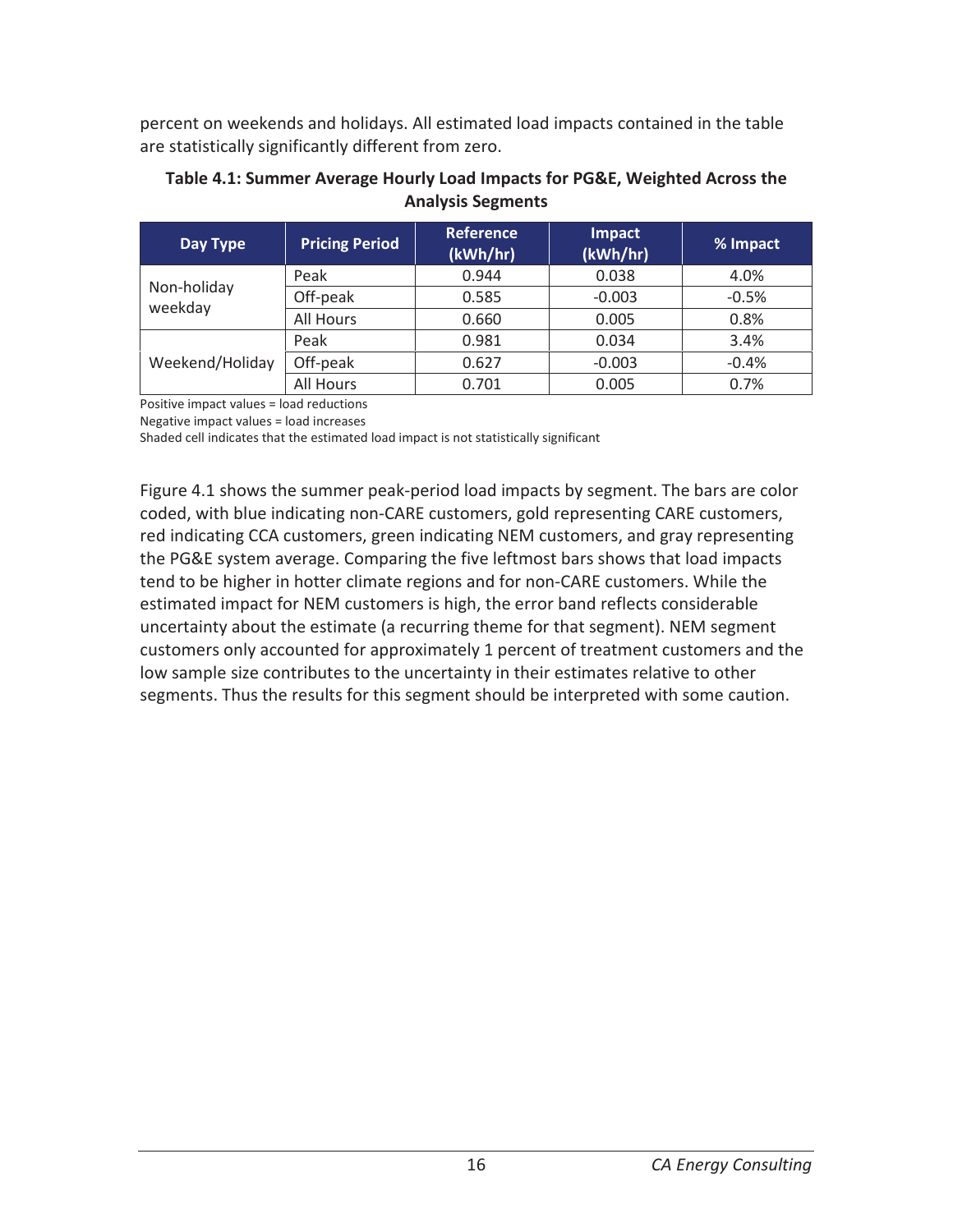

**Figure 4.1: Summer Average Peak-Period Load Impact by Segment, Non-holiday Weekdays** 

Tables 4.2 and 4.3 expand upon the information shown in Figure 4.1, showing the estimated impacts for the off-peak period, the peak period, and all hours. Table 4.2 contains results for summer non-holiday weekdays while Table 4.3 contains results for summer weekends and holidays. Gray shading indicates estimated load impacts that are not statistically significantly different from zero. The pattern of statistical significance is similar in the two tables: most of the off-peak load impacts are not statistically significant; some of the all-hours estimates are not statistically significant; and most of the peak-period load impacts are statistically significant.

The tables show average reference loads in addition to the level and percentage load impacts. The magnitude of the reference loads conforms to our expectations, with the highest levels in the hot climate region and lowest levels in the cool climate region.

Peak-period reference loads tend to be higher on weekends/holidays, while the associated estimated load impacts are somewhat lower (in level and percentage terms) relative to non-holiday weekdays.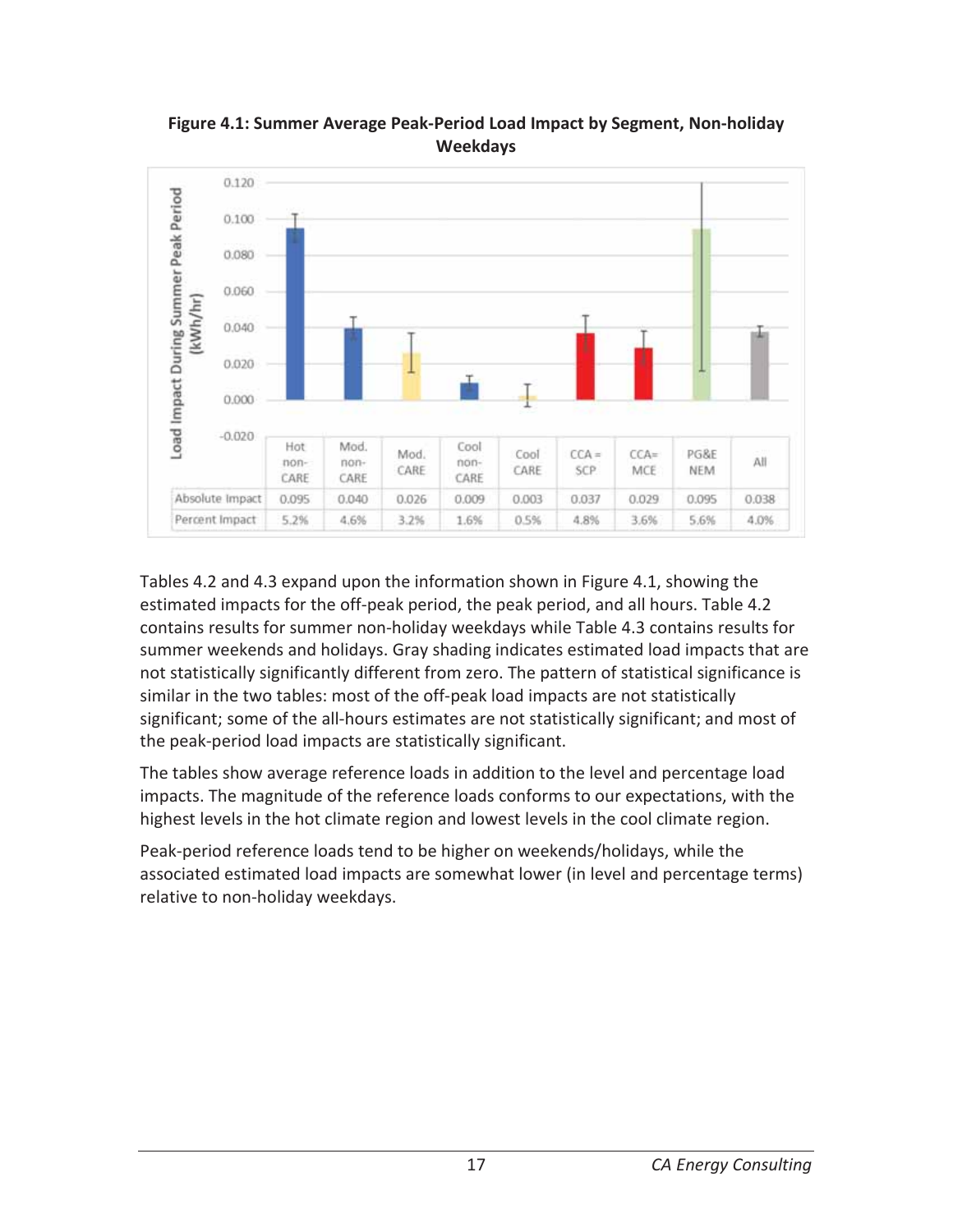|                   | Off-peak |               |                    | Peak  |               |                    | <b>All Hours</b> |          |                    |
|-------------------|----------|---------------|--------------------|-------|---------------|--------------------|------------------|----------|--------------------|
| <b>Segment</b>    | Ref.     | <b>Impact</b> | %<br><b>Impact</b> | Ref.  | <b>Impact</b> | %<br><b>Impact</b> | Ref.             | Impact   | %<br><b>Impact</b> |
| Hot non-CARE      | 0.942    | $-0.013$      | $-1.3%$            | 1.827 | 0.095         | 5.2%               | 1.126            | 0.010    | 0.9%               |
| Mod. non-<br>CARE | 0.556    | $-0.003$      | $-0.5%$            | 0.869 | 0.040         | 4.6%               | 0.621            | 0.006    | 1.0%               |
| Mod. CARE         | 0.525    | 0.001         | 0.2%               | 0.811 | 0.026         | 3.2%               | 0.584            | 0.006    | 1.1%               |
| Cool non-<br>CARE | 0.451    | 0.002         | 0.4%               | 0.592 | 0.009         | 1.6%               | 0.480            | 0.003    | 0.7%               |
| Cool CARE         | 0.414    | $-0.002$      | $-0.4%$            | 0.570 | 0.003         | 0.5%               | 0.447            | $-0.001$ | $-0.2%$            |
| $CCA = SCP$       | 0.513    | 0.003         | 0.6%               | 0.773 | 0.037         | 4.8%               | 0.567            | 0.010    | 1.8%               |
| CCA= MCE          | 0.534    | $-0.006$      | $-1.1%$            | 0.815 | 0.029         | 3.6%               | 0.593            | 0.001    | 0.2%               |
| PG&E NEM          | 0.189    | 0.010         | 5.1%               | 1.674 | 0.095         | 5.6%               | 0.499            | 0.027    | 5.5%               |
| All               | 0.585    | $-0.003$      | $-0.5%$            | 0.944 | 0.038         | 4.0%               | 0.660            | 0.005    | 0.8%               |

#### **Table 4.2: Average Load Impacts by TOU Pricing Period, Summer Non-holiday Weekdays**

Positive impact values = load reductions

Negative impact values = load increases

Shaded cell indicates that the estimated load impact is not statistically significant

#### **Table 4.3: Average Load Impacts by TOU Pricing Period, Summer Weekends/Holidays**

|                   | Off-peak |               |                    | <b>Peak</b> |               |                    | <b>All Hours</b> |               |             |
|-------------------|----------|---------------|--------------------|-------------|---------------|--------------------|------------------|---------------|-------------|
| <b>Segment</b>    | Ref.     | <b>Impact</b> | %<br><b>Impact</b> | Ref.        | <b>Impact</b> | %<br><b>Impact</b> | Ref.             | <b>Impact</b> | %<br>Impact |
| Hot non-CARE      | 1.010    | $-0.012$      | $-1.1%$            | 1.874       | 0.081         | 4.3%               | 1.190            | 0.008         | 0.6%        |
| Mod. non-<br>CARE | 0.604    | $-0.003$      | $-0.4%$            | 0.920       | 0.035         | 3.8%               | 0.670            | 0.005         | 0.8%        |
| Mod. CARE         | 0.559    | 0.002         | 0.3%               | 0.826       | 0.024         | 2.9%               | 0.615            | 0.006         | 1.0%        |
| Cool non-<br>CARE | 0.473    | 0.002         | 0.4%               | 0.616       | 0.012         | 2.0%               | 0.503            | 0.004         | 0.8%        |
| Cool CARE         | 0.432    | $-0.002$      | $-0.5%$            | 0.560       | 0.000         | 0.0%               | 0.459            | $-0.002$      | $-0.4%$     |
| $CCA = SCP$       | 0.556    | 0.005         | 0.9%               | 0.809       | 0.030         | 3.7%               | 0.608            | 0.010         | 1.7%        |
| $CCA = MCE$       | 0.572    | $-0.005$      | $-0.9%$            | 0.864       | 0.026         | 3.0%               | 0.633            | 0.001         | 0.2%        |
| PG&E NEM          | 0.293    | 0.034         | 11.7%              | 1.779       | 0.163         | 9.2%               | 0.602            | 0.061         | 10.1%       |
| All               | 0.627    | $-0.003$      | $-0.4%$            | 0.981       | 0.034         | 3.4%               | 0.701            | 0.005         | 0.7%        |

Positive impact values = load reductions

Negative impact values = load increases

Shaded cell indicates that the estimated load impact is not statistically significant

Figure 4.2 shows the average hourly reference loads, observed loads, and load impacts across all segments for summer non-holiday weekdays. The peak-period hours are highlighted in blue. The blue dashed line represents the reference load (the estimate of the load that would have occurred under the E-1 tiered rate), the solid orange line represents the observed load, and the black line with diamond markers is the estimated load impact. The figure clearly shows the peak-period load reductions as well as the more modest load increases in off-peak usage earlier in the day. Overnight usage is largely unaffected by the TOU rate.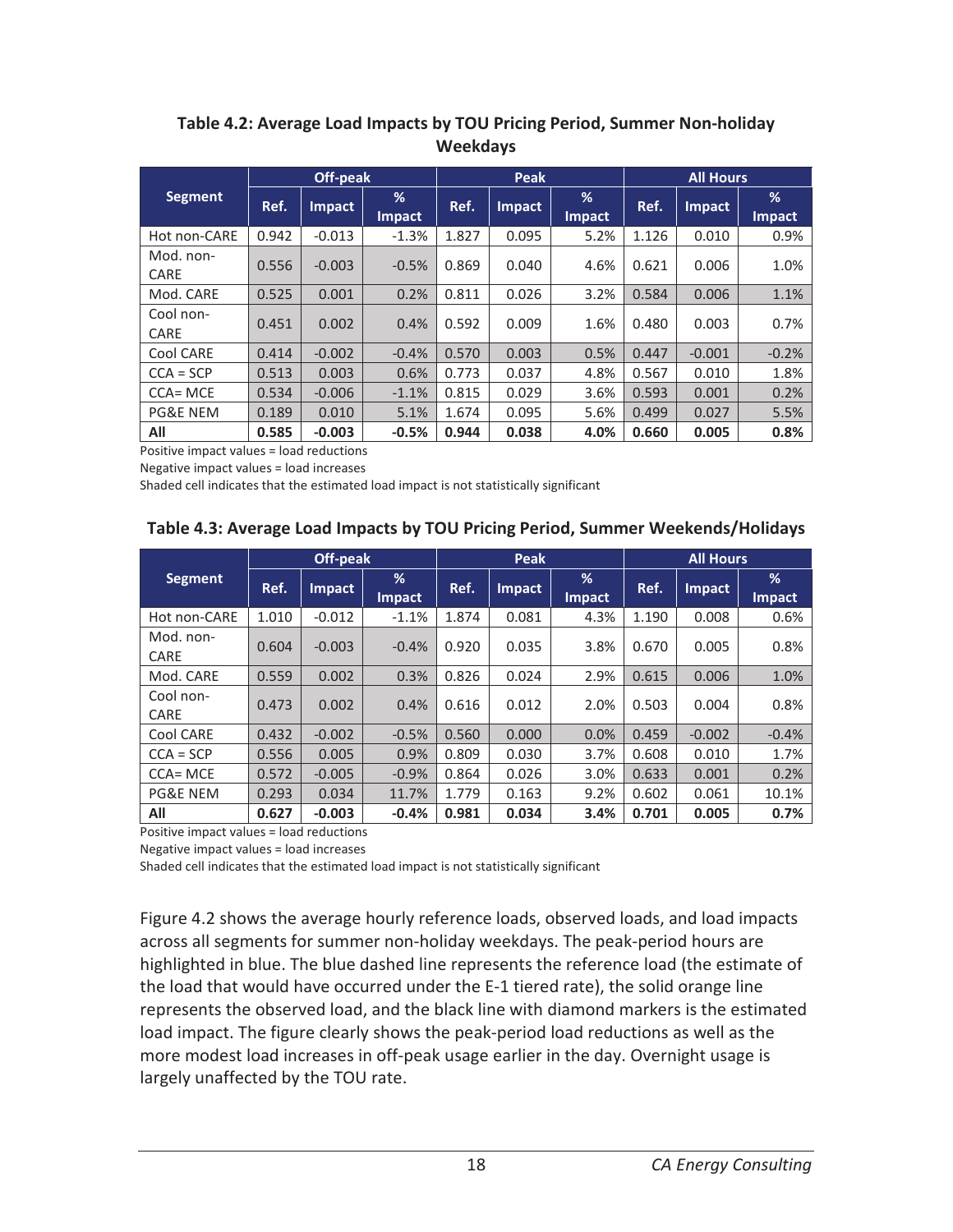

**Figure 4.2: Summer Non-holiday Weekday Hourly Load and Load Impact, All Segments** 

### *4.2 Winter Load Impacts*

Table 4.4 summarizes the average winter load impacts by day type and TOU pricing period. The estimates are averaged across the eight pilot segments, weighted to reflect the PG&E system. Peak-period load impacts are much lower than they were during summer months, at 0.007 kWh/hour on non-holiday weekdays and not statistically significantly different from zero on weekends and holidays. Off-peak period load increases are somewhat larger during winter than summer, at 0.006 kWh/hour vs. 0.003 kWh/hour during the summer. Finally, in contrast to summer load impacts, which reflected a net conservation effect, total usage *increased* somewhat during the winter season, by 0.5 percent on non-holiday weekdays and 0.7 percent on weekends and holidays.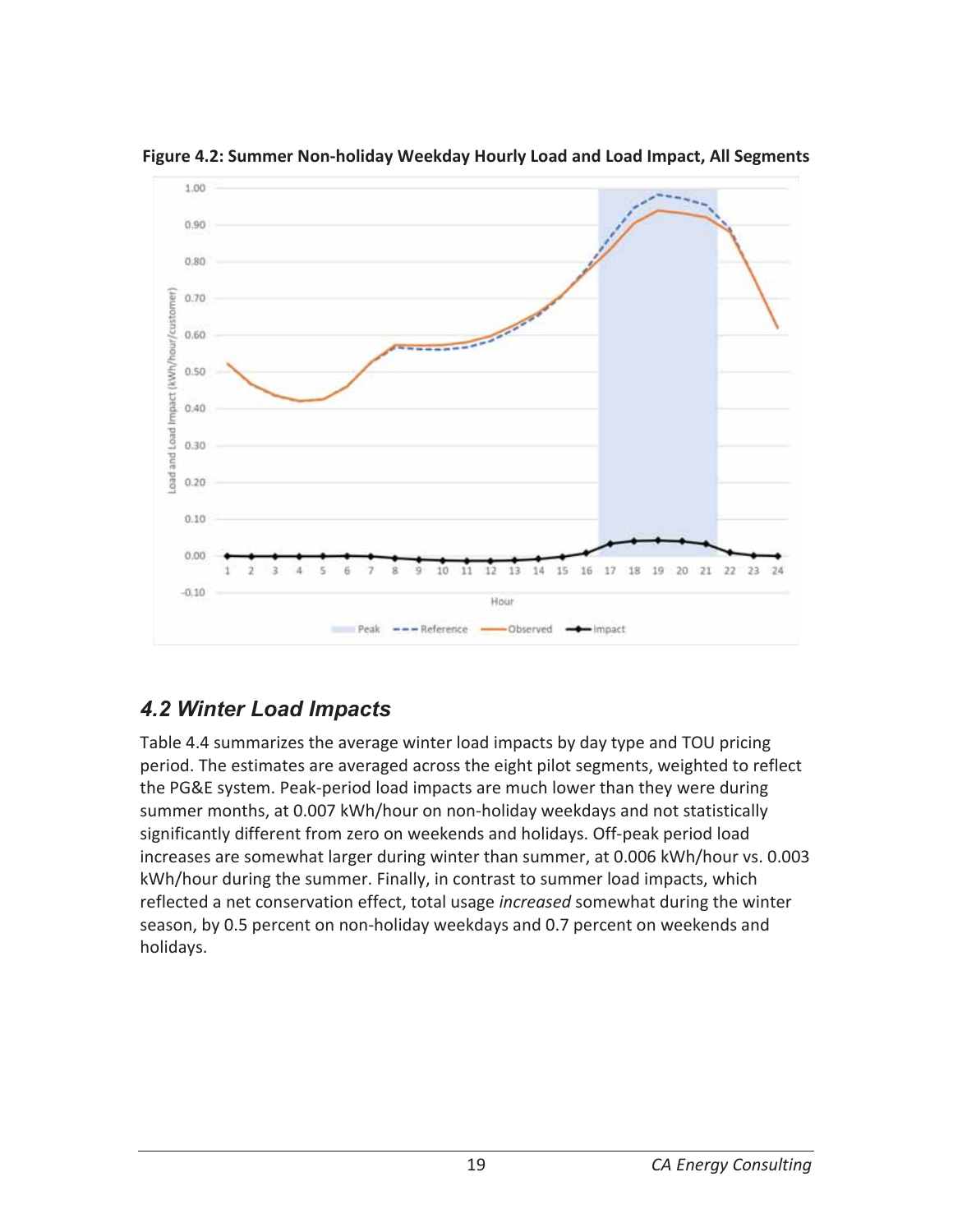#### **Table 4.4: Winter Average Hourly Load Impacts for PG&E, Weighted Across the Analysis Segments**

| Day Type               | <b>Pricing Period</b> | <b>Reference</b><br>(kWh/hr) | <b>Impact</b><br>(kWh/hr) | % Impact |
|------------------------|-----------------------|------------------------------|---------------------------|----------|
|                        | Peak                  | 0.793                        |                           | 0.9%     |
| Non-holiday<br>weekday | Off-peak              | 0.553                        | $-0.006$                  | $-1.1%$  |
|                        | All Hours             | 0.603                        | $-0.003$                  | $-0.5%$  |
|                        | Peak                  | 0.821                        | 0.003                     | 0.3%     |
| Weekend/Holiday        | Off-peak              | 0.597                        | $-0.006$                  | $-1.0%$  |
|                        | All Hours             | 0.644                        | $-0.004$                  | $-0.7%$  |

Positive impact values = load reductions

Negative impact values = load increases

Shaded cell indicates that the estimated load impact is not statistically significant

Figure 4.3 shows the winter peak-period load impacts by segment. The bar colors correspond to those used in Figure 4.1. While winter peak-period load impacts are lower than those of summer, the comparisons across groups are qualitatively similar. That is, load impacts tend to be higher in hotter climate regions and for non-CARE customers. Notice the high level of uncertainty around the estimated impact for NEM customers (with the error bar truncated at the high end to allow for better visibility of the other segments).

**Figure 4.3: Winter Average Peak-Period Load Impact by Segment, Non-holiday Weekdays** 

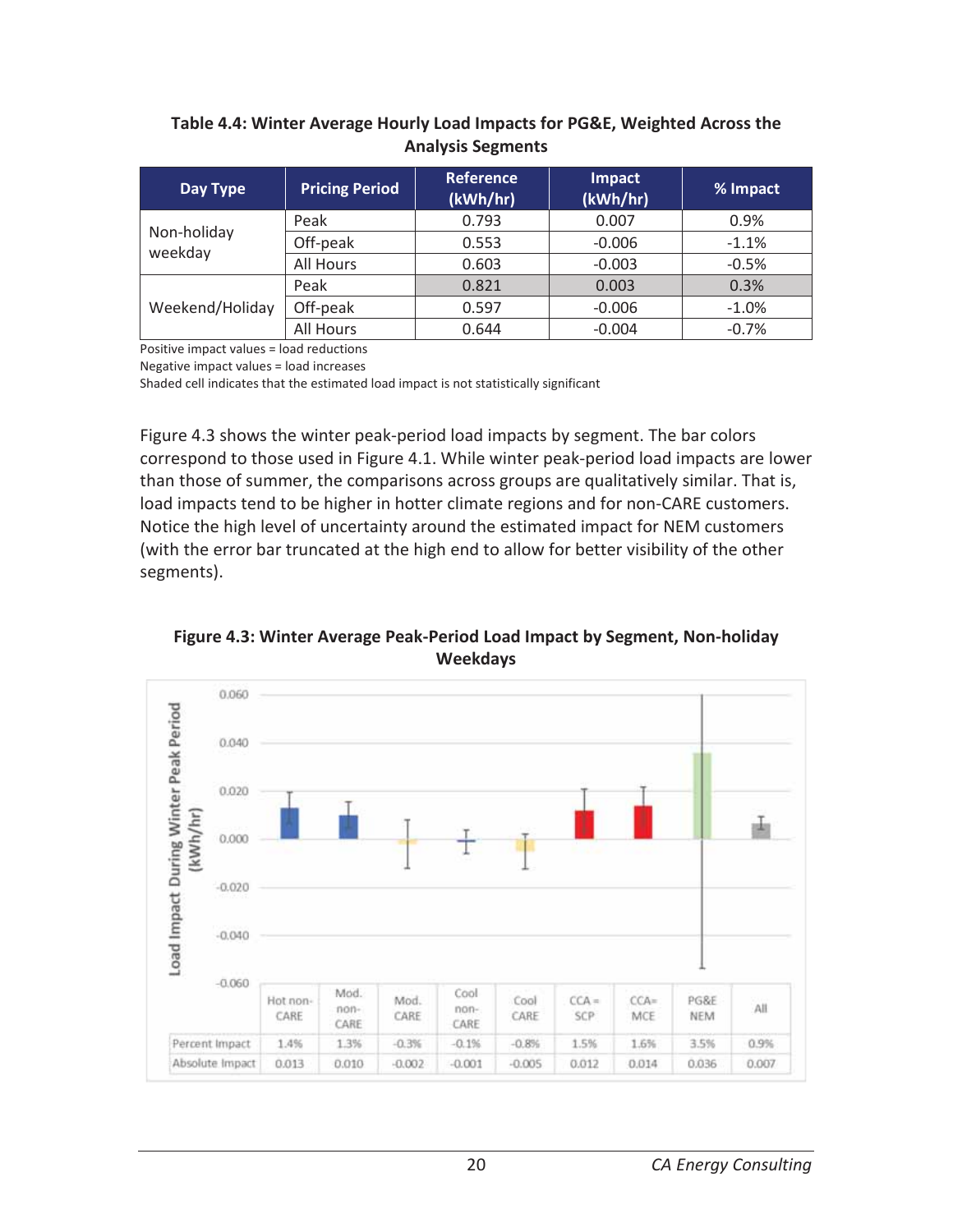Tables 4.5 and 4.6 expand upon the information shown in Figure 4.3, showing the estimated impacts for the off-peak period, the peak period, and all hours. Table 4.5 contains results for winter non-holiday weekdays while Table 4.6 contains results for winter weekends and holidays. Gray shading indicates estimated load impacts that are not statistically significantly different from zero, which applies to many of the included estimates. The Hot non-CARE segment is the only group with a statistically significant estimate in all time periods of both day types.

**Table 4.5: Average Load Impacts by TOU Pricing Period, Winter Non-holiday Weekdays** 

|                     | Off-peak |          |                    | Peak  |          |                    | <b>All Hours</b> |               |                    |
|---------------------|----------|----------|--------------------|-------|----------|--------------------|------------------|---------------|--------------------|
| <b>Segment</b>      | Ref.     | Impact   | %<br><b>Impact</b> | Ref.  | Impact   | %<br><b>Impact</b> | Ref.             | <b>Impact</b> | %<br><b>Impact</b> |
| Hot non-CARE        | 0.680    | $-0.012$ | $-1.8%$            | 0.968 | 0.013    | 1.4%               | 0.740            | $-0.007$      | $-0.9%$            |
| Mod. non-<br>CARE   | 0.553    | $-0.005$ | $-0.9%$            | 0.781 | 0.010    | 1.3%               | 0.600            | $-0.002$      | $-0.3%$            |
| Mod. CARE           | 0.545    | $-0.013$ | $-2.4%$            | 0.777 | $-0.002$ | $-0.3%$            | 0.594            | $-0.011$      | $-1.8%$            |
| Cool non-<br>CARE   | 0.475    | $-0.004$ | $-0.8%$            | 0.679 | $-0.001$ | $-0.1%$            | 0.517            | $-0.003$      | $-0.6%$            |
| Cool CARE           | 0.440    | $-0.006$ | $-1.4%$            | 0.650 | $-0.005$ | $-0.8%$            | 0.484            | $-0.006$      | $-1.2%$            |
| $CCA = SCP$         | 0.550    | $-0.002$ | $-0.3%$            | 0.809 | 0.012    | 1.5%               | 0.604            | 0.001         | 0.2%               |
| $CCA = MCE$         | 0.583    | $-0.002$ | $-0.3%$            | 0.857 | 0.014    | 1.6%               | 0.640            | 0.002         | 0.2%               |
| <b>PG&amp;E NEM</b> | 0.091    | 0.002    | 1.8%               | 1.027 | 0.036    | 3.5%               | 0.286            | 0.009         | 3.1%               |
| All                 | 0.553    | $-0.006$ | $-1.1%$            | 0.793 | 0.007    | 0.9%               | 0.603            | $-0.003$      | $-0.5%$            |

Positive impact values = load reductions

Negative impact values = load increases

Shaded cell indicates that the estimated load impact is not statistically significant

|                     |       | <b>Off-peak</b> |             |       | Peak          |                    |       | <b>All Hours</b> |             |
|---------------------|-------|-----------------|-------------|-------|---------------|--------------------|-------|------------------|-------------|
| <b>Segment</b>      | Ref.  | Impact          | %<br>Impact | Ref.  | <b>Impact</b> | %<br><b>Impact</b> | Ref.  | <b>Impact</b>    | %<br>Impact |
| Hot non-CARE        | 0.737 | $-0.013$        | $-1.8%$     | 1.006 | 0.007         | 0.7%               | 0.793 | $-0.009$         | $-1.1%$     |
| Mod. non-<br>CARE   | 0.604 | $-0.004$        | $-0.6%$     | 0.823 | 0.006         | 0.8%               | 0.650 | $-0.002$         | $-0.3%$     |
| Mod. CARE           | 0.590 | $-0.011$        | $-1.9%$     | 0.790 | $-0.005$      | $-0.6%$            | 0.631 | $-0.010$         | $-1.6%$     |
| Cool non-<br>CARE   | 0.507 | $-0.005$        | $-1.0%$     | 0.704 | $-0.005$      | $-0.6%$            | 0.548 | $-0.005$         | $-0.9%$     |
| Cool CARE           | 0.471 | $-0.005$        | $-1.1%$     | 0.646 | $-0.007$      | $-1.1%$            | 0.507 | $-0.006$         | $-1.1%$     |
| $CCA = SCP$         | 0.599 | $-0.001$        | $-0.1%$     | 0.835 | 0.007         | 0.8%               | 0.648 | 0.001            | 0.2%        |
| $CCA = MCE$         | 0.619 | $-0.003$        | $-0.4%$     | 0.878 | 0.010         | 1.1%               | 0.673 | 0.000            | 0.0%        |
| <b>PG&amp;E NEM</b> | 0.139 | $-0.003$        | $-2.3%$     | 1.078 | 0.020         | 1.8%               | 0.335 | 0.002            | 0.5%        |
| All                 | 0.597 | $-0.006$        | $-1.0%$     | 0.821 | 0.003         | 0.3%               | 0.644 | $-0.004$         | $-0.7%$     |

Positive impact values = load reductions

Negative impact values = load increases

Shaded cell indicates that the estimated load impact is not statistically significant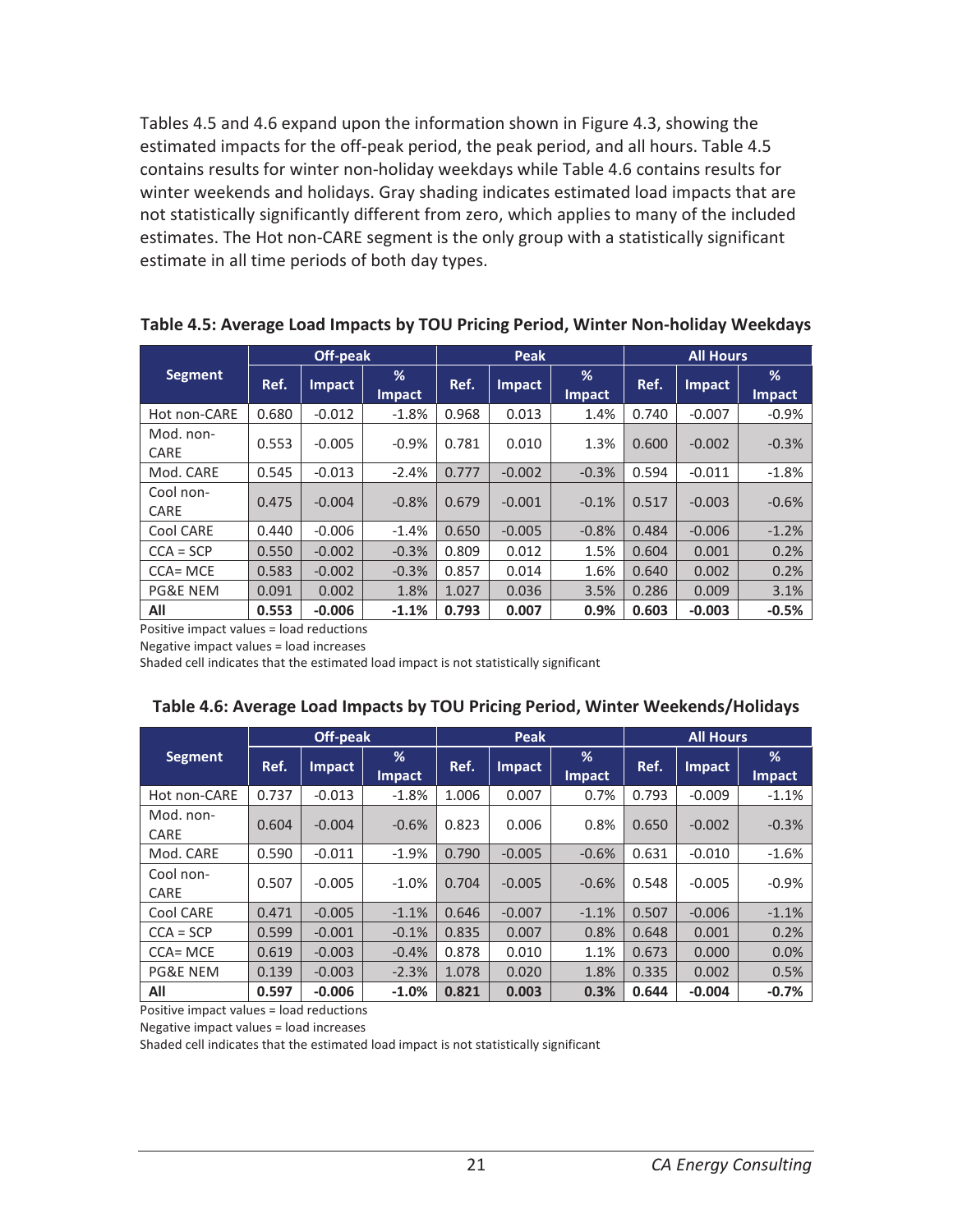Figure 4.4 shows the average hourly reference loads, observed loads, and load impacts across all segments for winter non-holiday weekdays. The peak-period hours are highlighted in blue. The blue dashed line represents the reference load, the solid orange line represents the observed load, and the black line with diamond markers is the estimated load impact. The lower peak-period load impacts relative to summer are evident in the figure (as compared with Figure 4.2, which shows the corresponding results for the summer months). Recall that the peak to off-peak price difference is smaller in winter than summer, which may explain the lower load impacts in winter.



**Figure 4.4: Winter Non-holiday Weekday Hourly Load and Load Impact, All Segments** 

### *4.3 Annual Load Impacts*

Table 4.7 combines the seasonal information in Tables 4.1 and 4.4 to show the annual reference loads and load impacts at the PG&E system level. Notice that the seasonal allhours load impacts cancel out (*i.e.*, the summer conservation effect is offset by the winter usage increase). For the year, peak-period usage is reduced by 0.017 kWh/hour (2 percent) on non-holiday weekdays and 0.013 kWh/hour (1.5 percent) on weekends and holidays.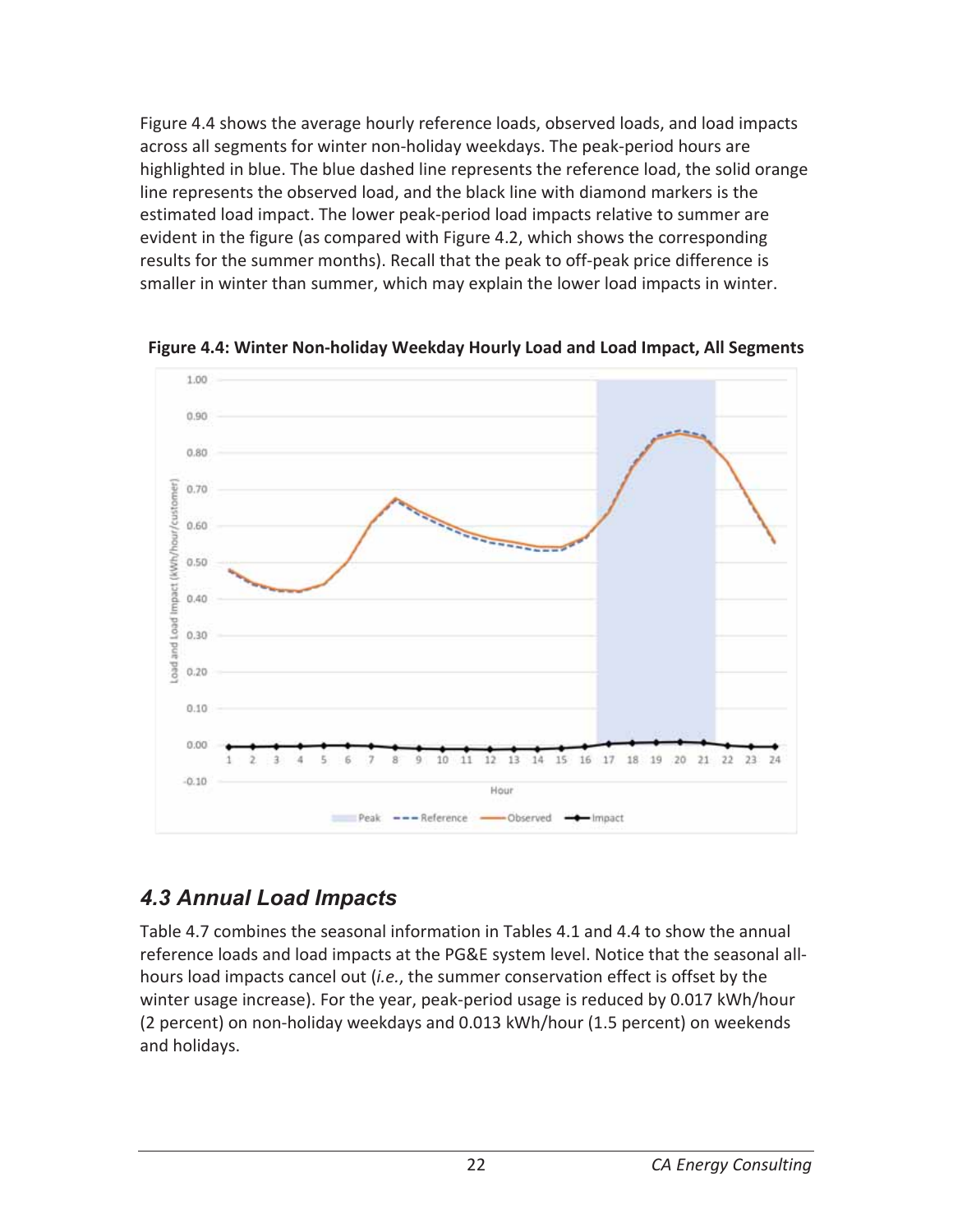### **Table 4.7: Annual Average Hourly Load Impacts for PG&E, Weighted Across the Analysis Segments**

| Day Type        | <b>Pricing Period</b> | Reference<br>(kWh/hr) | Impact<br>(kWh/hr) | % Impact |
|-----------------|-----------------------|-----------------------|--------------------|----------|
| Non-holiday     | Peak                  | 0.843                 | 0.017              | 2.0%     |
| weekday         | Off-peak              | 0.564                 | $-0.005$           | $-0.9%$  |
|                 | All Hours             | 0.622                 | 0.000              | $-0.1%$  |
|                 | Peak                  | 0.875                 | 0.013              | 1.5%     |
| Weekend/Holiday | Off-peak              | 0.607                 | $-0.005$           | $-0.8%$  |
|                 | All Hours             | 0.663                 | $-0.001$           | $-0.2%$  |

Positive impact values = load reductions

Negative impact values = load increases

Shaded cell indicates that the estimated load impact is not statistically significant

Figure 4.5 shows the annual peak-period load impacts by segment. The highest load impacts are in the hot and moderate non-CARE segments as well as the two CCAs. The NEM and CARE customer load impacts are not statistically significantly different from zero.





### **5. Structural Bill Impacts**

This section contains a summary of structural bill impacts in each segment using methods described in Section 3.2. Figure 5.1 shows the share of customers in each segment in each of three structural bill impact categories: "Neutral" is defined as an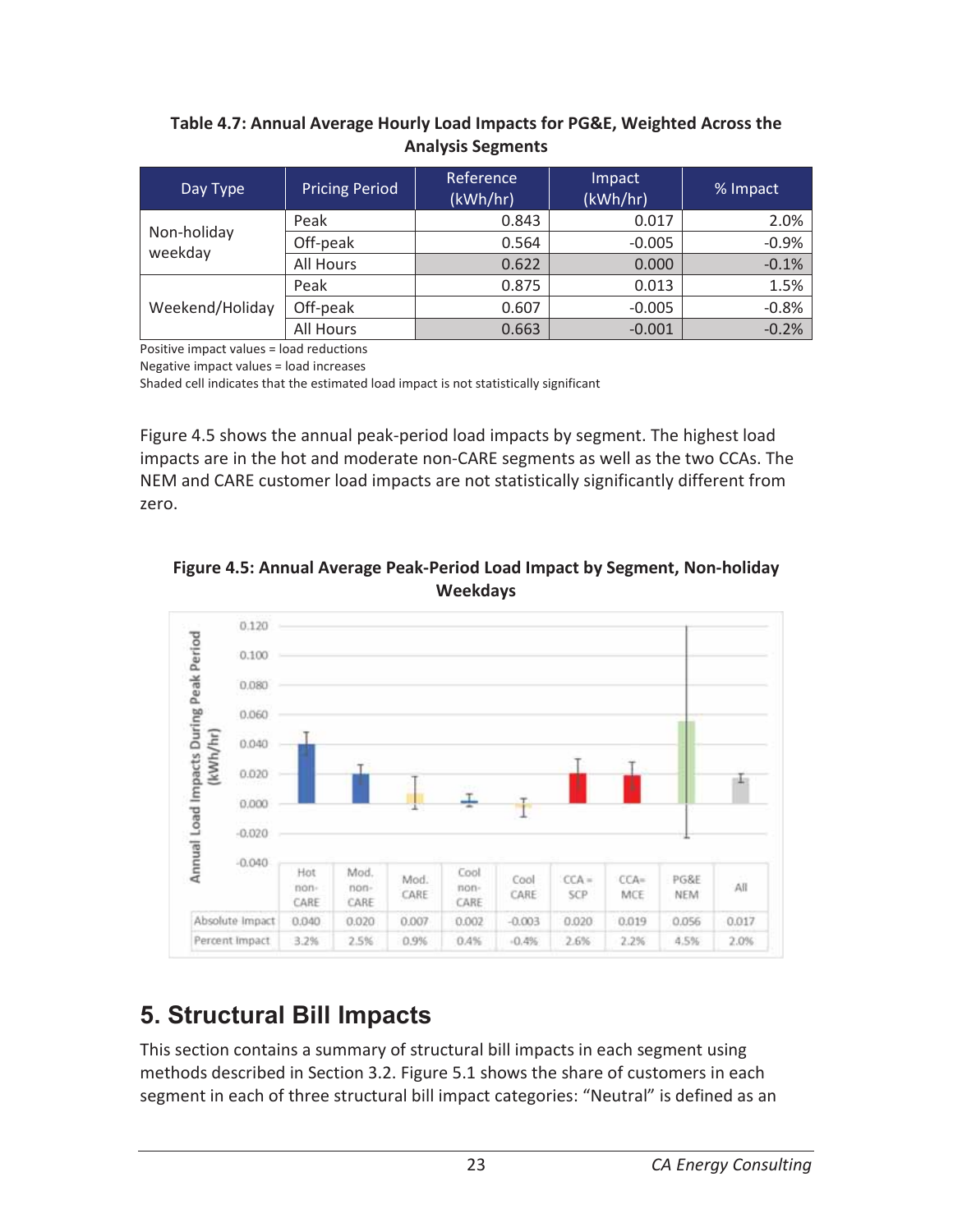annual structural bill impact less than \$10; "Benefiters" have a structural bill decrease on E-TOU-C3 of \$10 or more; and "Non-benefiters" have a structural bill increase of \$10 or more.



**Figure 5.1: Share of Customers by Segment and Structural Bill Impact Category** 

The following conclusions can be drawn from the figure:

- x CARE customers much more likely to be structural benefiters (*e.g.*, in the moderate climate region, 73.9 percent of CARE customers vs. 6.9 percent of non-CARE customers are structural benefiters);
- The proportion of non-benefiters is higher in hotter climate zones (*e.g.*, 70.5) percent of hot climate region non-CARE customers vs. 48.5 percent of moderate climate region non-CARE customers); and
- NEM customers are primarily non-benefiters (81.5 percent in the PG&E NEM segment).

Figure 5.2 goes beyond the qualitative characterization of the structural bill impacts to shows the average annual bill change for benefiters and non-benefiters by segment. The sign was changed for the benefiters (from negative to positive) to allow for easier comparison of the relative magnitudes.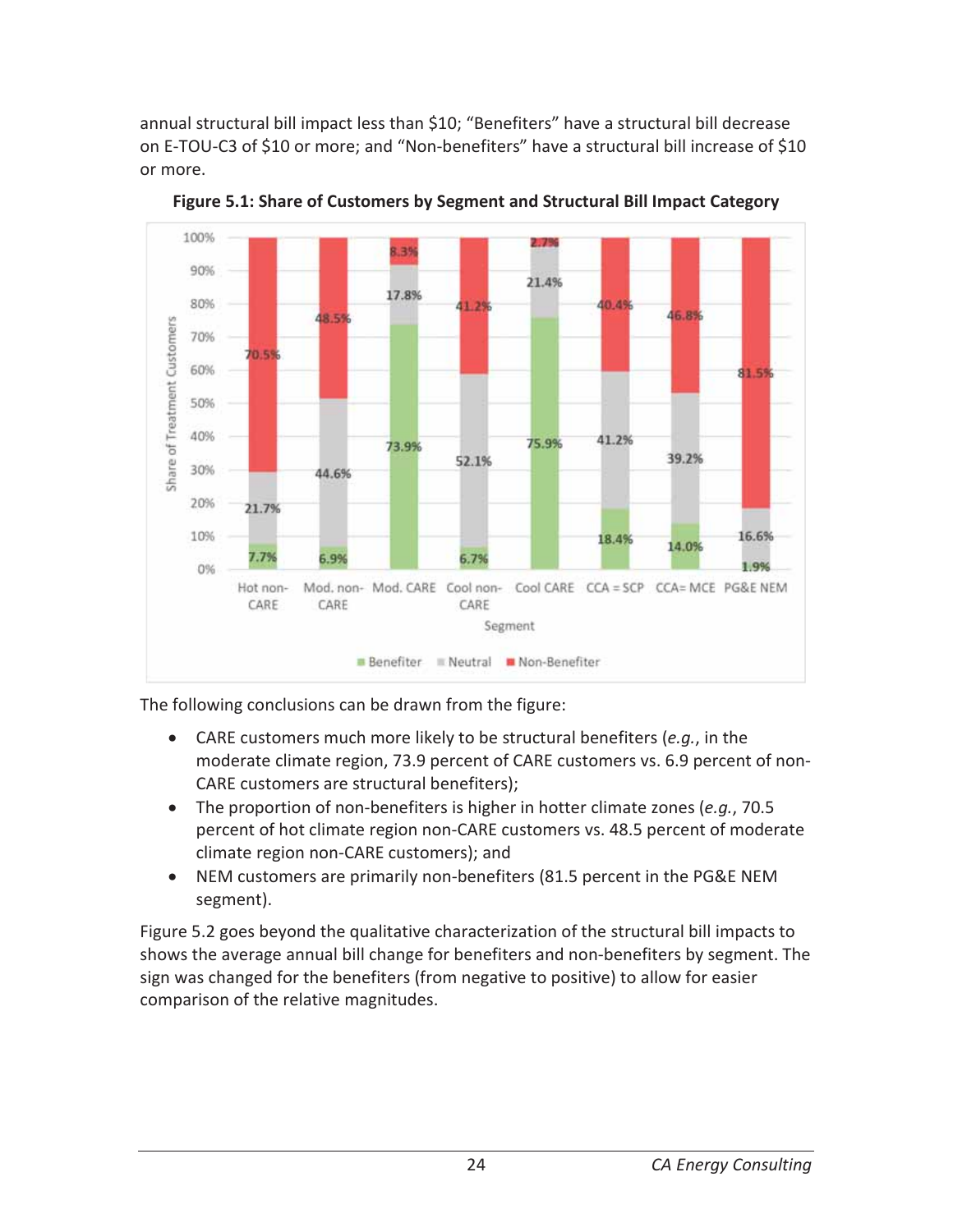

**Figure 5.2: Average Annual Bill Impact by Segment and Structural Bill Impact Category** 

The figure shows the following:

- Structural bill decreases for benefiters tend to be larger than the structural bill increases for non-benefiters. This is true in all segments except the cool climate region CARE segment. For example, benefiters in the hot non-CARE segment have an average structural bill decrease of \$242 per year while non-benefiters in the same segment have an average structural bill increase of \$66 per year.
- CARE customers have lower structural bill impacts than non-CARE customers, as seen in the moderate and cool climate regions.

Overall, we observe that while there are more structural non-benefiters, the structural benefiters tend to "win" by more than the non-benefiters "lose", on average.

# **6. Opt-out Summary**

Pilot customers who are defaulted onto E-TOU-C3 may elect to take service on one of PG&E's other rates, including the E-1 tiered rate and two TOU rates (E-TOU-A and E-TOU-B). In this section, we present the E-TOU-C3 opt-out rates at the beginning and end of the first year (June 2018 through May 2019), by segment. In addition, we show the participation rates in the other rate options. In each case, the opt-out or participation rate is calculated excluding customers who terminated service with PG&E (*e.g.*, due to a change of address).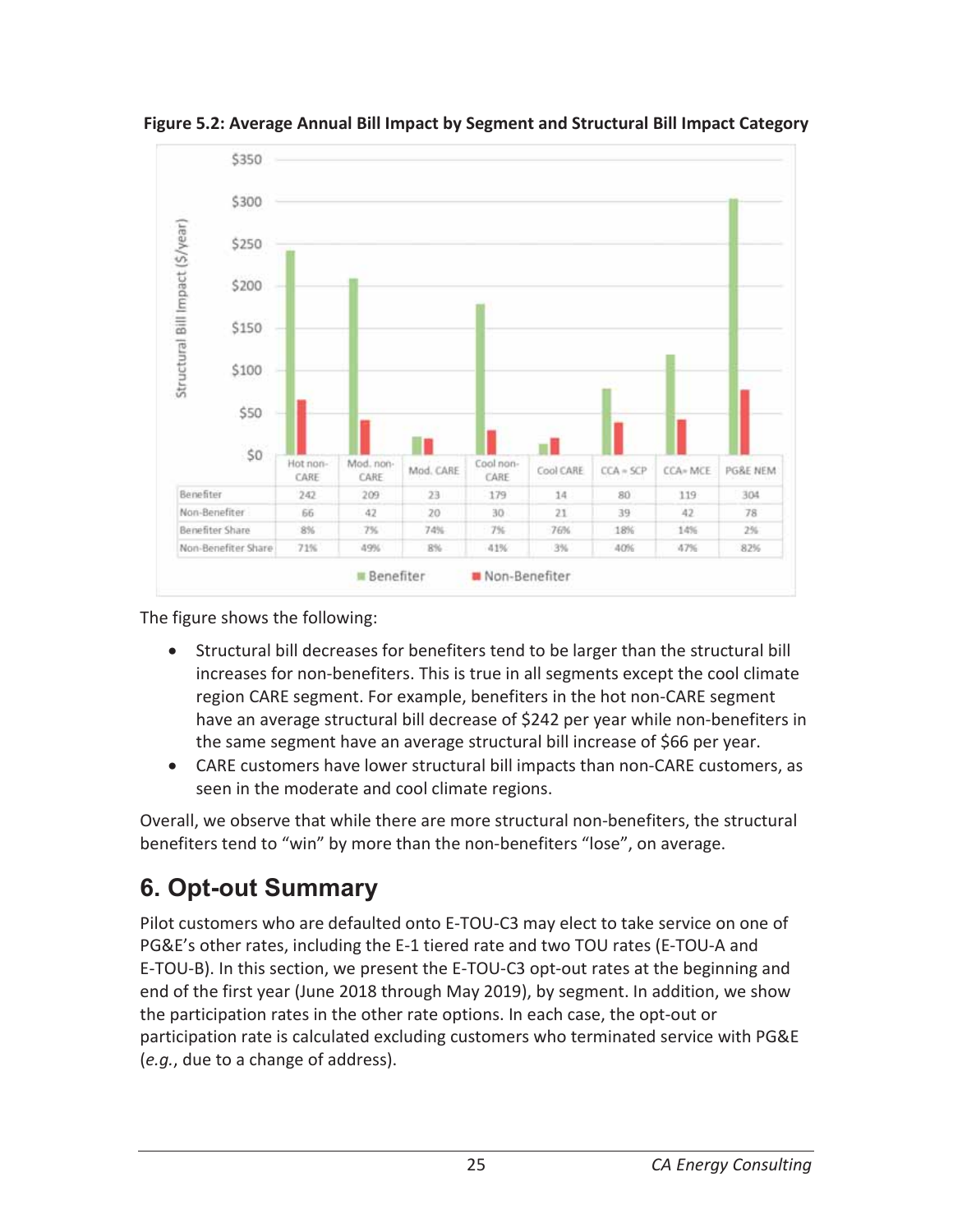Figure 6.1 shows the E-TOU-C3 opt-out rates by segment. The blue bars reflect opt-outs as of the beginning of our analysis period (June 1, 2018). The orange bars reflect optouts as of the end of our analysis period (May 31, 2019).



**Figure 6.1: E-TOU-C3 Opt-out Rates by Segment** 

The figure reflects the following observations:

- Opt-out rates tend to be higher in hotter climate regions;
- Opt-out rates tend to be higher for non-CARE customers;
- NEM customer opt-out rates are high relative to other customer groups; and
- Most opt-outs occurred prior to the rate going into effect.

Figure 6.2 shows that some of the customers who opted out of E-TOU-C3 went to one of the other optional TOU rates. E-TOU-B may be appealing to higher-use customers because it omits the baseline credit present in the other TOU options. E-TOU-A may be appealing due to an earlier peak period (3 to 8 p.m.) and the fact that holidays and weekends are all off-peak (this is also true of E-TOU-B, whereas the E-TOU-C3 pricing periods apply to all days). By the end of the year, some segments had more than 10 percent of the pilot customers on one the voluntary TOU rates. This shows that not all opt-outs are equal – customers opting out to another TOU rate have not displayed an aversion to the concept of TOU pricing, whereas those who opt out to E-1 may have.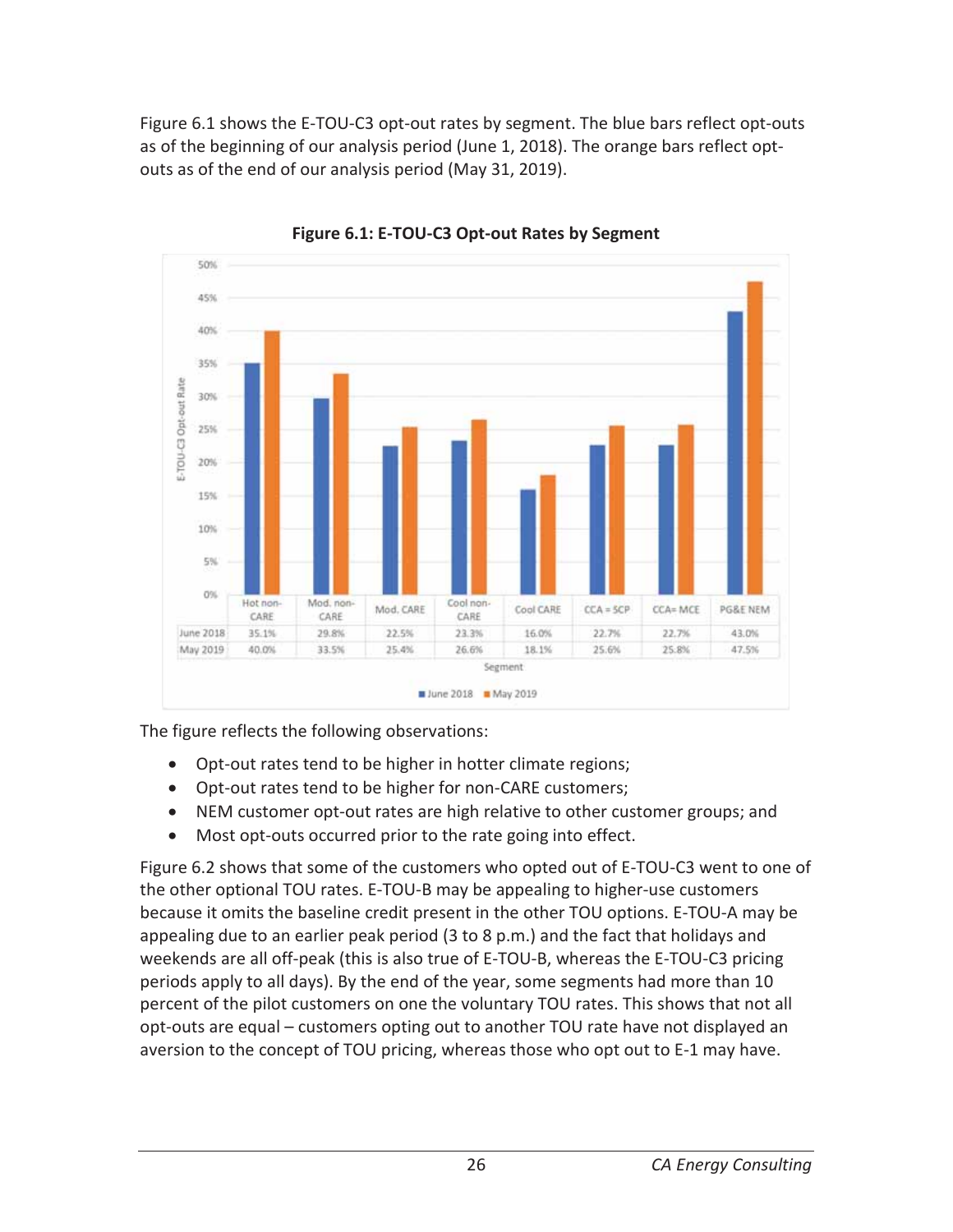

**Figure 6.2: E-TOU-A and E-TOU-B Shares by Segment** 

Figure 6.3 shows the shares of pilot customers on E-1 at the beginning and end of the analysis year. This figure mirrors Figure 6.1, with most adoptions occurring prior to the E-TOU-C3 going into effect and with the same variations across segments (*e.g.*, higher participation in hotter climates and for non-CARE customers).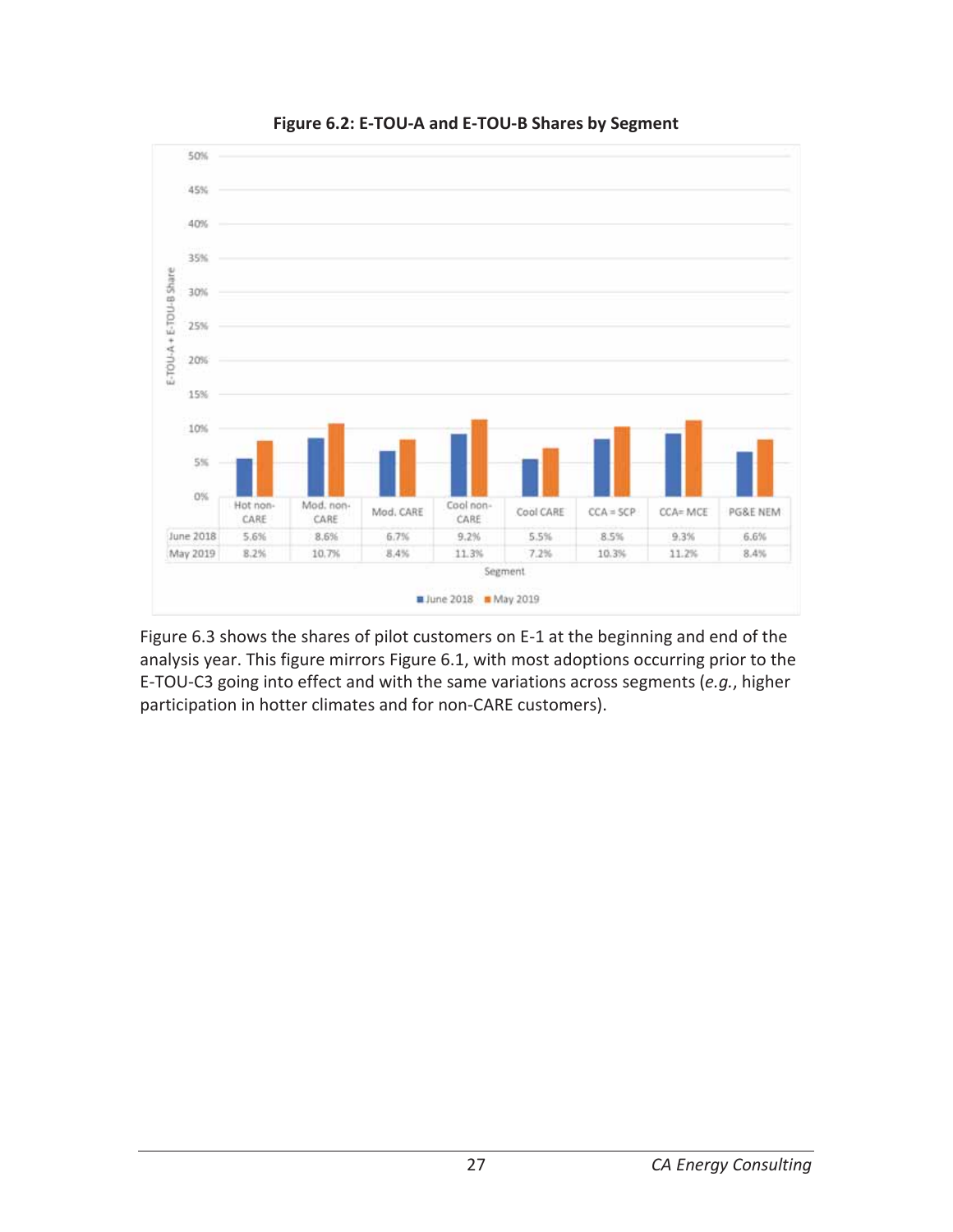

**Figure 6.3: E-1 Share by Segment** 

In Figures 6.1 through 6.3, the denominator for the opt-out or participation rates was the number of pilot service accounts continuing to take service with PG&E. Because of customer attrition (*e.g.*, customers moving), this total declines over time. Figure 6.4 changes the perspective to show the final rate of all pilot customers at the end of the analysis year (*i.e.*, as of May 31, 2019). The shares are calculated according to the number of customers in each pilot segment, not weighted to reflect the representativeness of PG&E's system. This shows that 12 percent of the pilot service accounts terminated service with PG&E, 20 percent took service on E-1, 9 percent took service on one of the other voluntary TOU rates, and 59 percent took service on E-TOU-C3.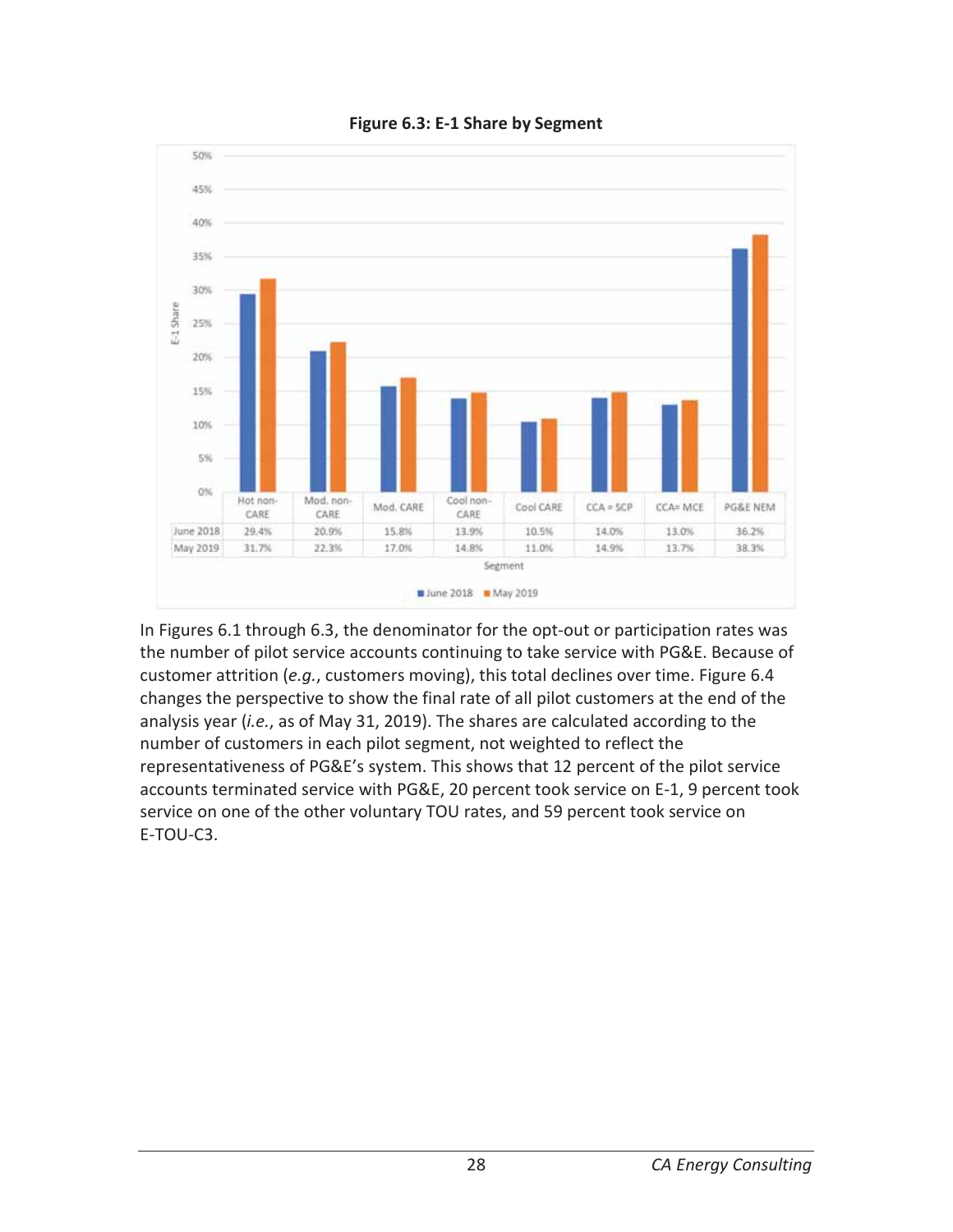

**Figure 6.4: Share of Treatment Customers by End-of-Year Rate** 

# **7. Key Findings**

The first year of the Default TOU pilot has produced a number of key findings, showing that outcomes can vary substantially across seasons and customer segments.

### *7.1 Load Impacts*

Key findings regarding customer load impacts include:

• Peak-period load impacts tend to be higher in summer than winter. Across all segments on non-holiday weekdays, the summer peak-period impact is 0.038 kWh/hour (4.0 percent) vs. 0.007 kWh/hour (0.9 percent) in winter. This could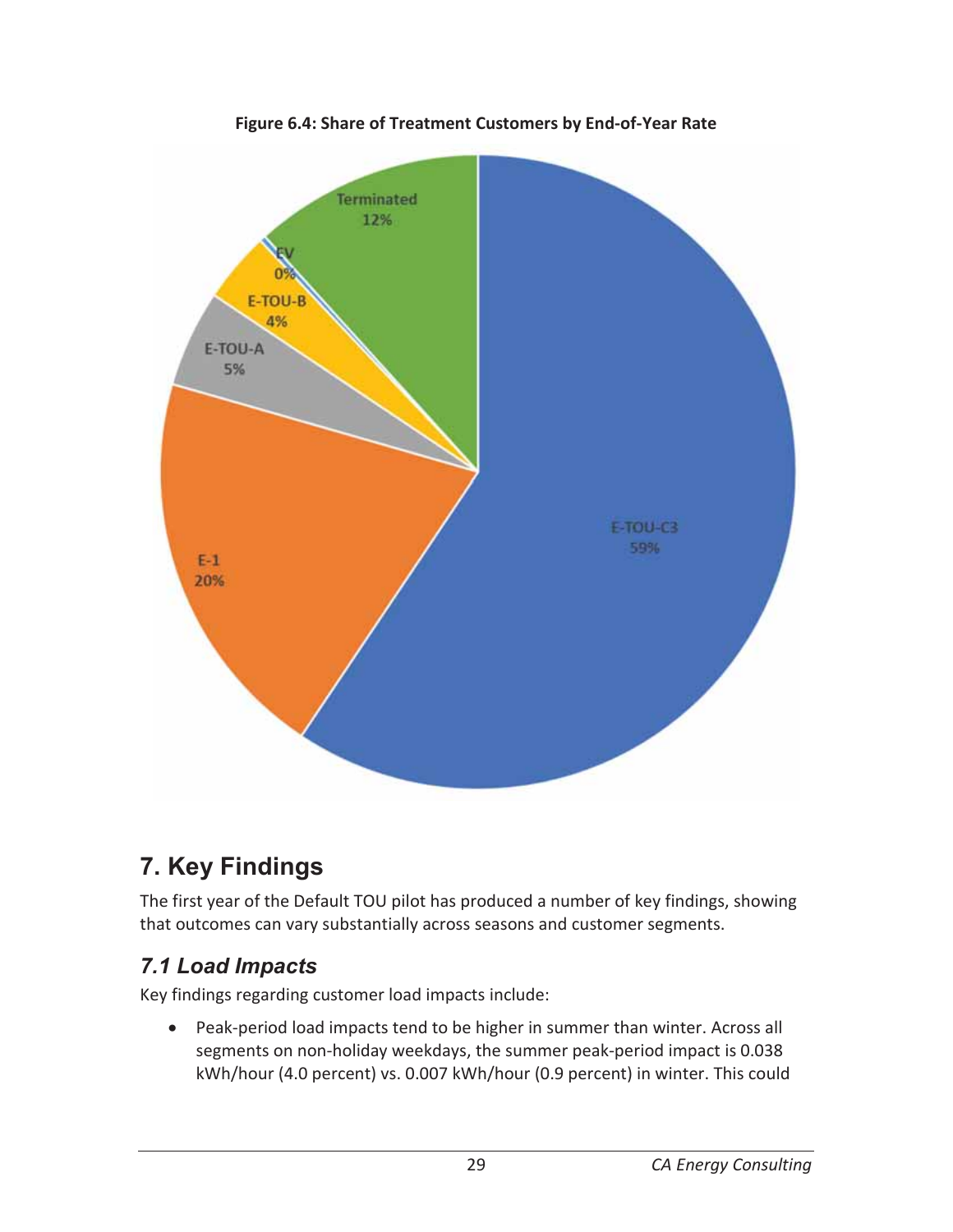reflect customer response to the higher peak to off-peak price differential in summer.

- The 0.038 kWh/hour (4 percent) summer peak-period load impact translates to roughly 4 MWh/hr of aggregate load impact from Default pilot customers.<sup>13</sup>
- Within summer, the peak-period load impacts are highest for non-CARE customers in the hot climate region, at 0.095 kWh/hour vs. 0.038 across all segments.
- Peak-period load impacts in the CCAs approximate those of the moderate climate region segments.
- Within season, weekend/holiday reference loads tend to be higher than those of non-holiday weekdays, but the load impacts are somewhat lower in level and percentage terms. For example, the summer peak-period reference load is 0.944 kWh/hour on non-holiday weekdays and 0.981 on weekends/holidays. In contrast, the load impact is 0.038 kWh/hour (4.0 percent of reference load) on non-holiday weekdays but 0.034 kWh/hour (3.4 percent of reference load) on weekends/holidays. Because prices do not differ by day of week, this difference is likely due to differences in customer demand and/or preferences across day types.
- The estimates reflect some overall conservation during the summer, but an overall load increase during the winter. The combined effect resulted in annual usage changes that were not statistically significantly different from zero.
- There is evidence for load shifting, as decreases in peak-period usage are accompanied by increase in off-peak period usage. For example, summer offpeak usage on non-holiday weekdays increased by 0.5 percent. Note that this result is largely driven by non-CARE customers in the hot climate region.

### *7.2 Structural Bill Impacts*

 $\overline{a}$ 

Key findings regarding structural bill impacts (the bill impact prior to any customer demand response to the TOU rates) include:

- Most non-CARE customers are structural non-benefiters while most CARE customers are structural benefiters.
- The share of non-benefiters is higher in hotter climate regions. For non-CARE customers, the non-benefiter percentage is 70.5 percent in the hot climate region, 48.5 percent in the moderate climate region, and 41.2 percent in the cool climate region.
- Most NEM customers are non-benefiters (81.5 percent).
- While a higher share of customers is structural non-benefiters, the structural bill decrease for benefiters tends to be larger than the structural bill increase for non-benefiters. For example, for non-CARE customers in the hot climate region,

<sup>&</sup>lt;sup>13</sup> This calculation is based on 109,026 treatment customers participating in E-TOU-C3, E-TOU-A, or E-TOU-B. The total Default TOU load impact is expected to scale with the number of defaulted customers.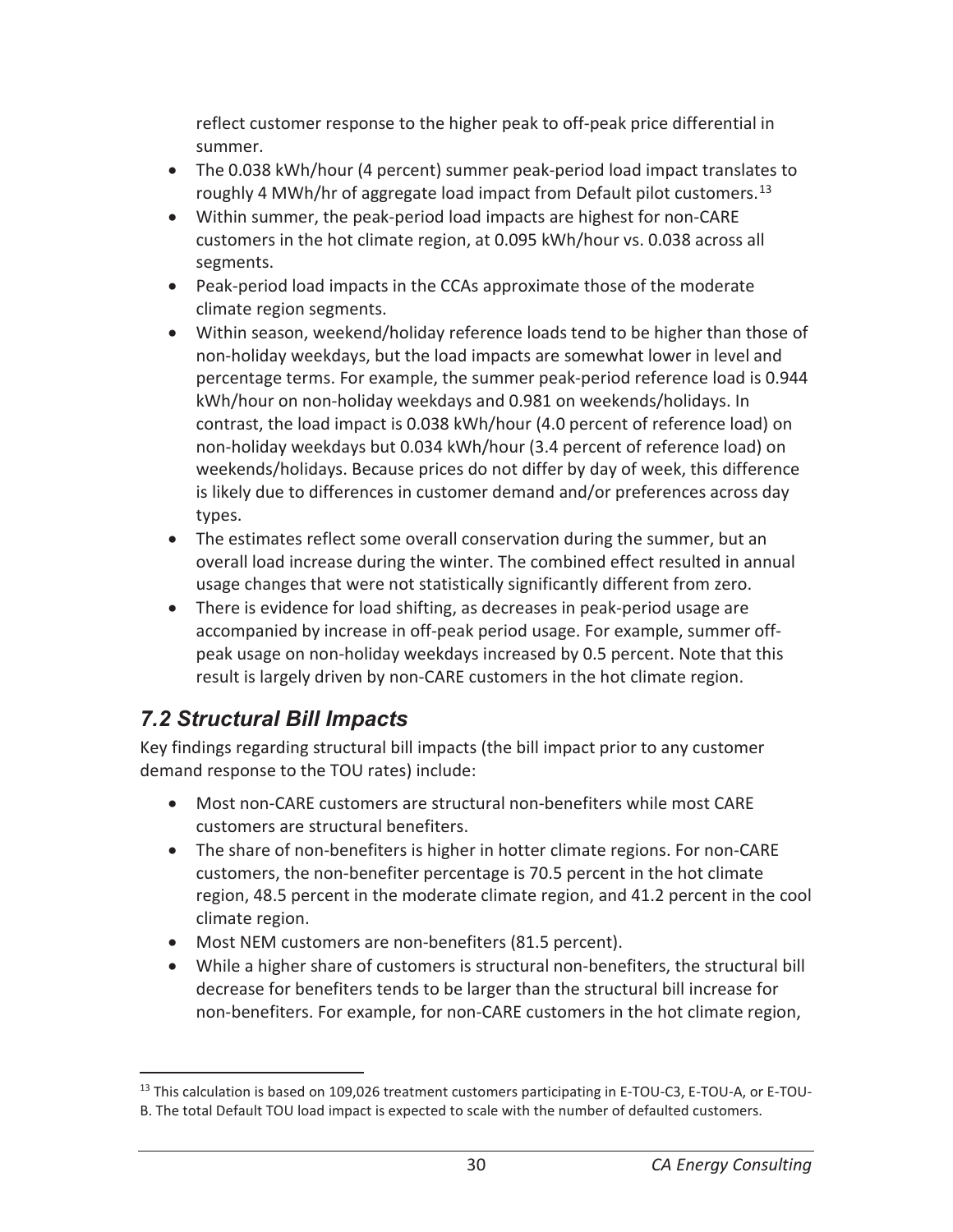the average structural bill decrease for benefiters is \$242 per year, while the average structural bill increase for non-benefiters is \$66 per year.

### *7.3 Customer Opt-outs*

Key findings regarding customer opt-out behavior include:

- Most of the opt-outs to the standard tiered E-1 rate occurred during the notification period, before the customer's rate plan was changed to the E-TOU-C3 rate plan.
- Some of the customers who opted out of the Default E-TOU-C3 selected a voluntary TOU rate (E-TOU-A or E-TOU-B) rather than E-1. This accounts for more than 10 percent of the customers in some of the segments.
- Opt-outs to E-1 tend to be higher as the climate region becomes hotter (hot > moderate > cool).
- Opt-outs to E-1 tend to be higher for non-CARE customer segments than CARE segments.
- The opt-out behavior in the two CCAs approximates that of the moderate climate region.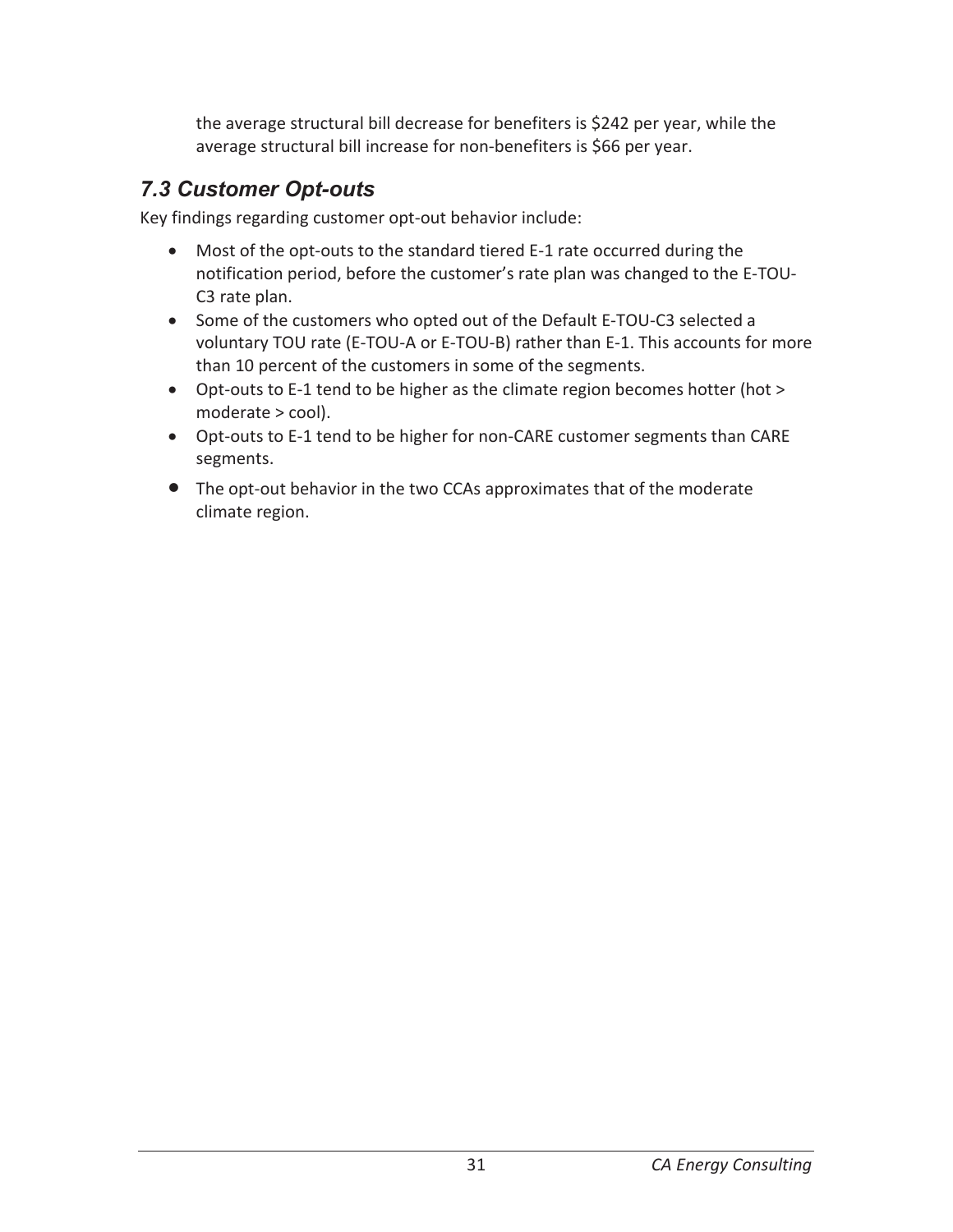# **Appendices**

Appendix A Detailed Load Impact Tables Appendix B Match Quality Summary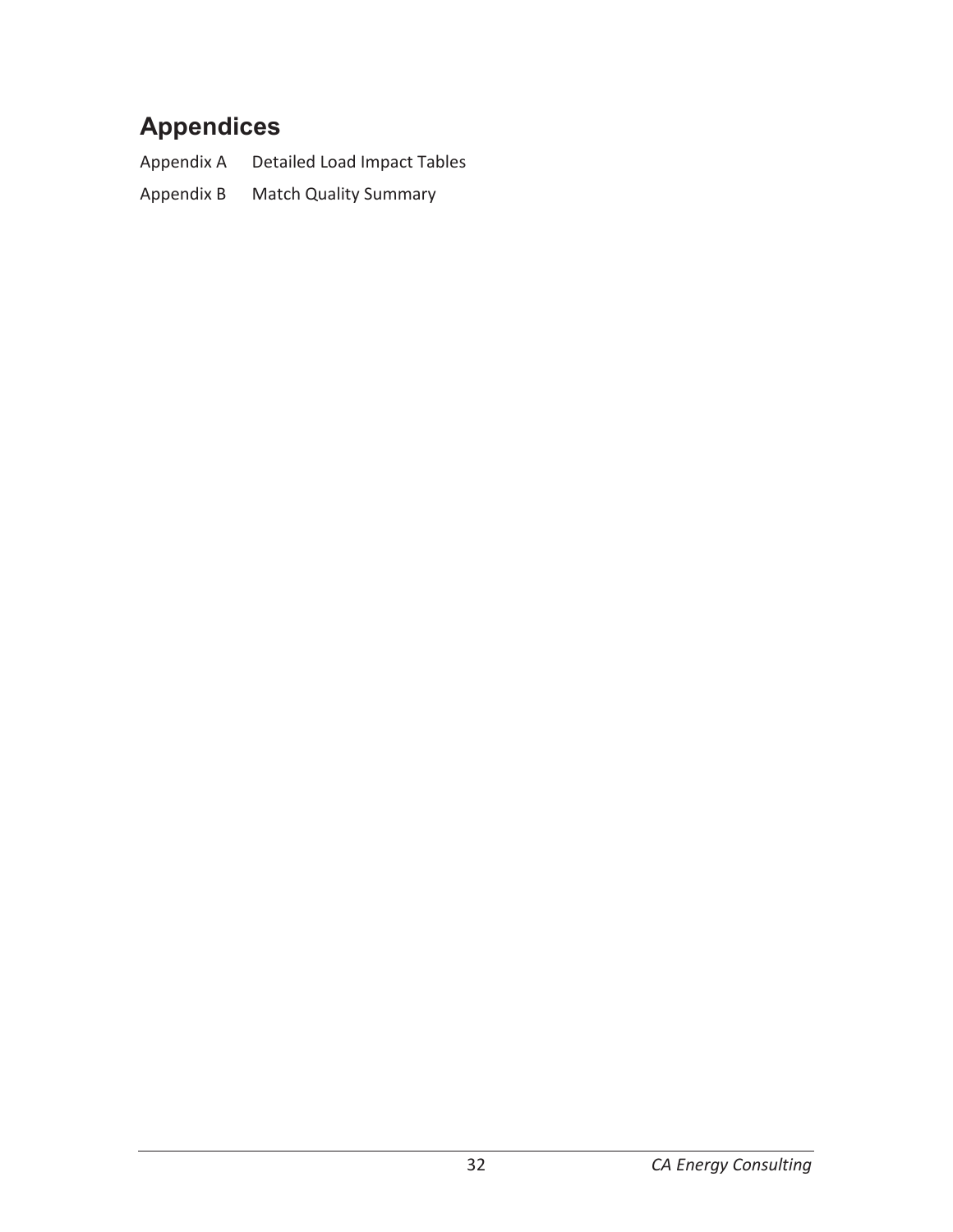# **Appendix A. Detailed Load Impact Tables**

An Excel-based table generator containing detailed load impact tables accompanies this report. It provides load impacts by season, day type (non-holiday weekdays versus weekends and holidays), and analysis segment.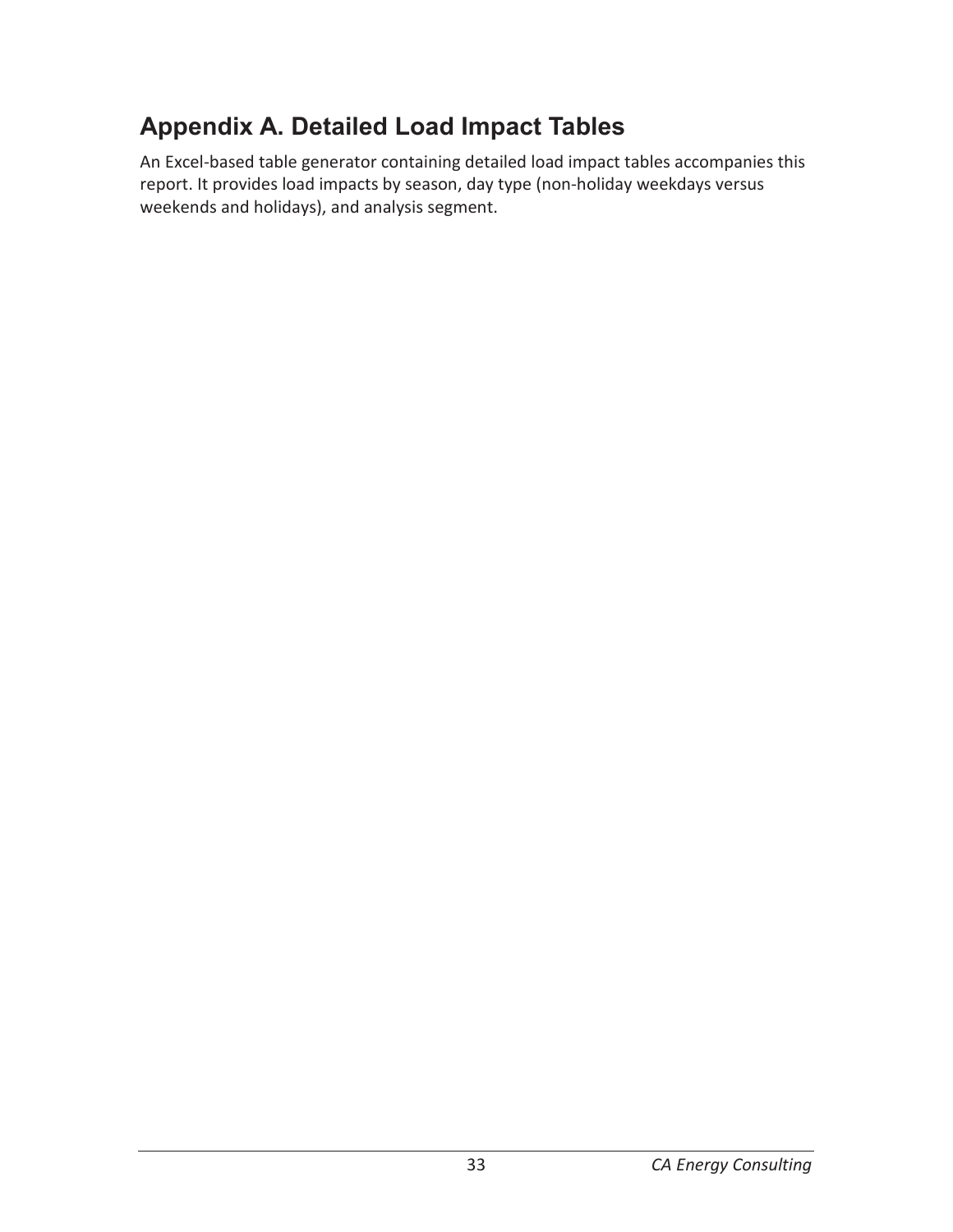# **Appendix B. Match Quality**

Appendix Table 1 shows the results of our summer control-group matching process, expressing the match quality using mean percentage error (MPE) and mean absolute percentage error (MAPE) across the 24 hours and peak-period hours for each of the hot and moderate non-holiday weekday load profiles. MPE can be thought of as a measure of bias while MAPE assesses accuracy. For matching purposes, each segment was divided into two sub-segments according to location (*e.g.*, north vs. south). Treatment customers were matched to a control-group customer in their sub-segment, guaranteeing a perfect match on the characteristics that define the sub-segment.

|                      |                |            | <b>All Hours</b> |            | <b>Peak Hours</b> |
|----------------------|----------------|------------|------------------|------------|-------------------|
| <b>Segment</b>       | <b>Profile</b> | <b>MPE</b> | <b>MAPE</b>      | <b>MPE</b> | <b>MAPE</b>       |
| 1: Hot non-CARE      | Hot            | $-1.0%$    | 1.1%             | $-1.0%$    | 1.0%              |
|                      | Moderate       | $-0.5%$    | 1.3%             | $-0.4%$    | 0.5%              |
| 2: Moderate non-CARE | Hot            | $-1.2%$    | 1.4%             | $-1.7%$    | 1.7%              |
|                      | Moderate       | 0.0%       | 1.5%             | $-0.3%$    | 0.6%              |
| 3: Moderate CARE     | Hot            | $-0.9%$    | 1.6%             | $-1.8%$    | 1.8%              |
|                      | Moderate       | 0.0%       | 1.8%             | $-1.1%$    | 1.1%              |
| 4: Cool non-CARE     | Hot            | $-0.2%$    | 1.1%             | $-1.2%$    | 1.2%              |
|                      | Moderate       | $-0.3%$    | 1.3%             | $-1.2%$    | 1.2%              |
| 5: Cool CARE         | Hot            | $-0.1%$    | 1.2%             | $-1.0%$    | 1.0%              |
|                      | Moderate       | $-0.4%$    | 1.5%             | $-1.7%$    | 1.7%              |
|                      | Hot            | $-0.2%$    | 1.3%             | $-1.2%$    | 1.2%              |
| $6: CCA = SCP$       | Moderate       | $-1.1%$    | 1.8%             | $-1.9%$    | 1.9%              |
| 7: CCA= MCE          | Hot            | $-1.0%$    | 1.4%             | $-1.3%$    | 1.3%              |
|                      | Moderate       | $-0.6%$    | 1.5%             | $-0.7%$    | $0.7\%$           |
| 8: NEM               | Hot            | $-2.0%$    | 4.5%             | $-0.6%$    | 0.6%              |
|                      | Moderate       | $-1.7%$    | 5.5%             | 3.5%       | 3.5%              |

| Appendix Table 1: Comparison of Treatment and Control-group Customer Loads in the |
|-----------------------------------------------------------------------------------|
| Pre-treatment Year by Segment and Day Type, Summer                                |

Appendix Table 2 provides the same summary for the winter analysis. In this case, the load profiles correspond to cold and moderate non-holiday weekdays.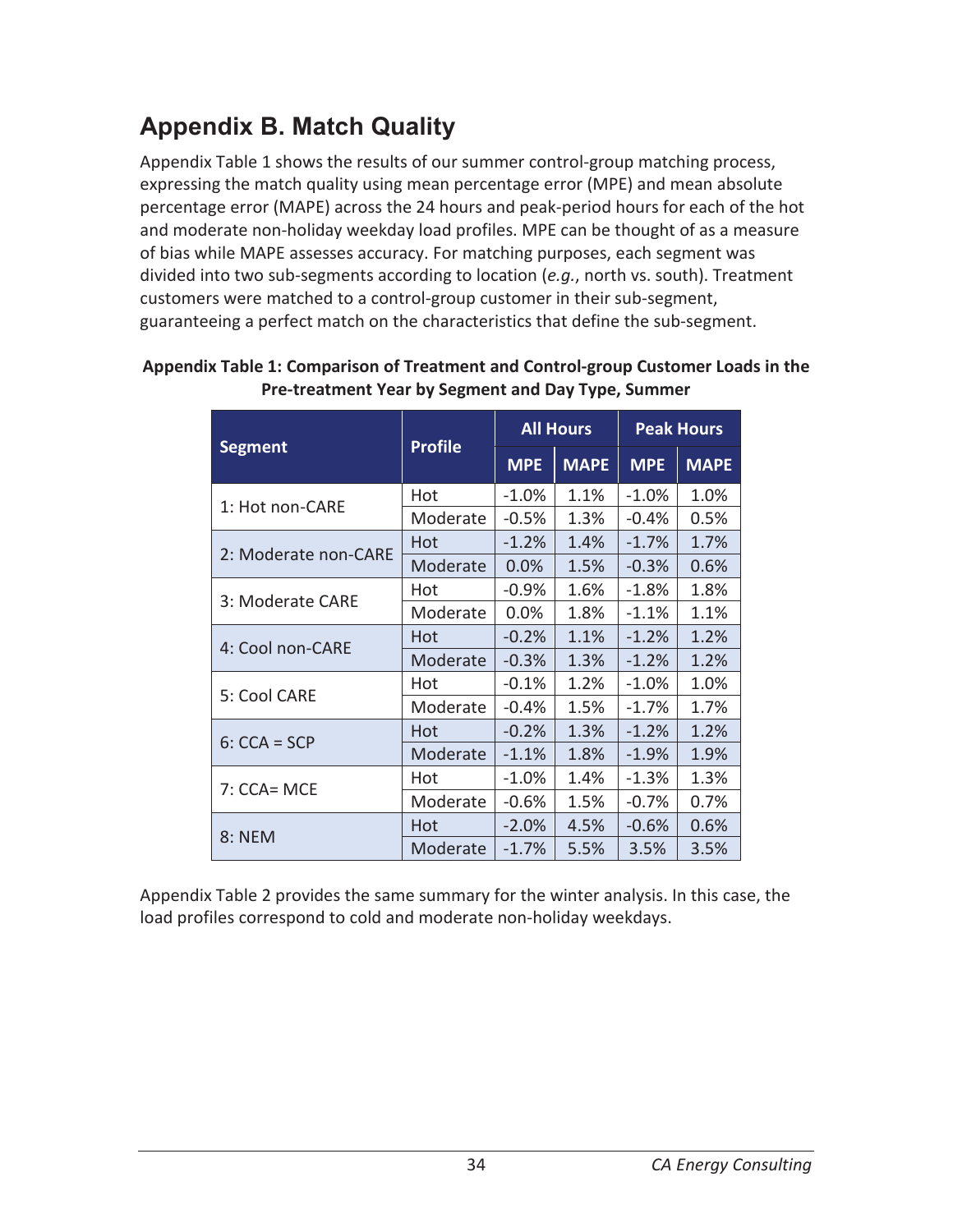### **Appendix Table 2: Comparison of Treatment and Control-group Customer Loads in the Pre-treatment Year by Segment and Day Type, Winter**

|                      | <b>Profile</b> | <b>All Hours</b> |             |            | <b>Peak Hours</b> |
|----------------------|----------------|------------------|-------------|------------|-------------------|
| <b>Segment</b>       |                | <b>MPE</b>       | <b>MAPE</b> | <b>MPE</b> | <b>MAPE</b>       |
| 1: Hot non-CARE      | Cold           | $-1.5%$          | 1.5%        | $-1.8%$    | 1.8%              |
|                      | Moderate       | $-0.1%$          | 1.3%        | $-1.2%$    | 1.2%              |
| 2: Moderate non-CARE | Cold           | $-1.3%$          | 1.5%        | $-1.7%$    | 1.7%              |
|                      | Moderate       | 0.2%             | 1.4%        | $-1.1%$    | 1.1%              |
| 3: Moderate CARE     | Cold           | $-1.7%$          | 2.3%        | $-2.5%$    | 2.5%              |
|                      | Moderate       | $-0.2%$          | 1.8%        | $-1.6%$    | 1.7%              |
|                      | Cold           | $-1.6%$          | 1.8%        | $-2.0%$    | 2.0%              |
| 4: Cool non-CARE     | Moderate       | 0.2%             | 1.2%        | $-0.5%$    | 0.7%              |
| 5: Cool CARE         | Cold           | $-1.8%$          | 2.0%        | $-2.6%$    | 2.6%              |
|                      | Moderate       | 0.1%             | 1.8%        | $-1.5%$    | 1.5%              |
| $6: CCA = SCP$       | Cold           | $-1.0%$          | 1.3%        | $-1.8%$    | 1.8%              |
|                      | Moderate       | $-0.3%$          | 1.2%        | $-1.3%$    | 1.3%              |
|                      | Cold           | $-1.4%$          | 1.8%        | $-1.8%$    | 1.8%              |
| 7: CCA= MCE          | Moderate       | $-0.3%$          | 1.4%        | $-1.7%$    | 1.7%              |
| 8: NEM               | Cold           | $-16.6%$         | 18.6%       | $-6.6%$    | 6.6%              |
|                      | Moderate       | $-5.1%$          | 6.4%        | $-4.6%$    | 4.6%              |